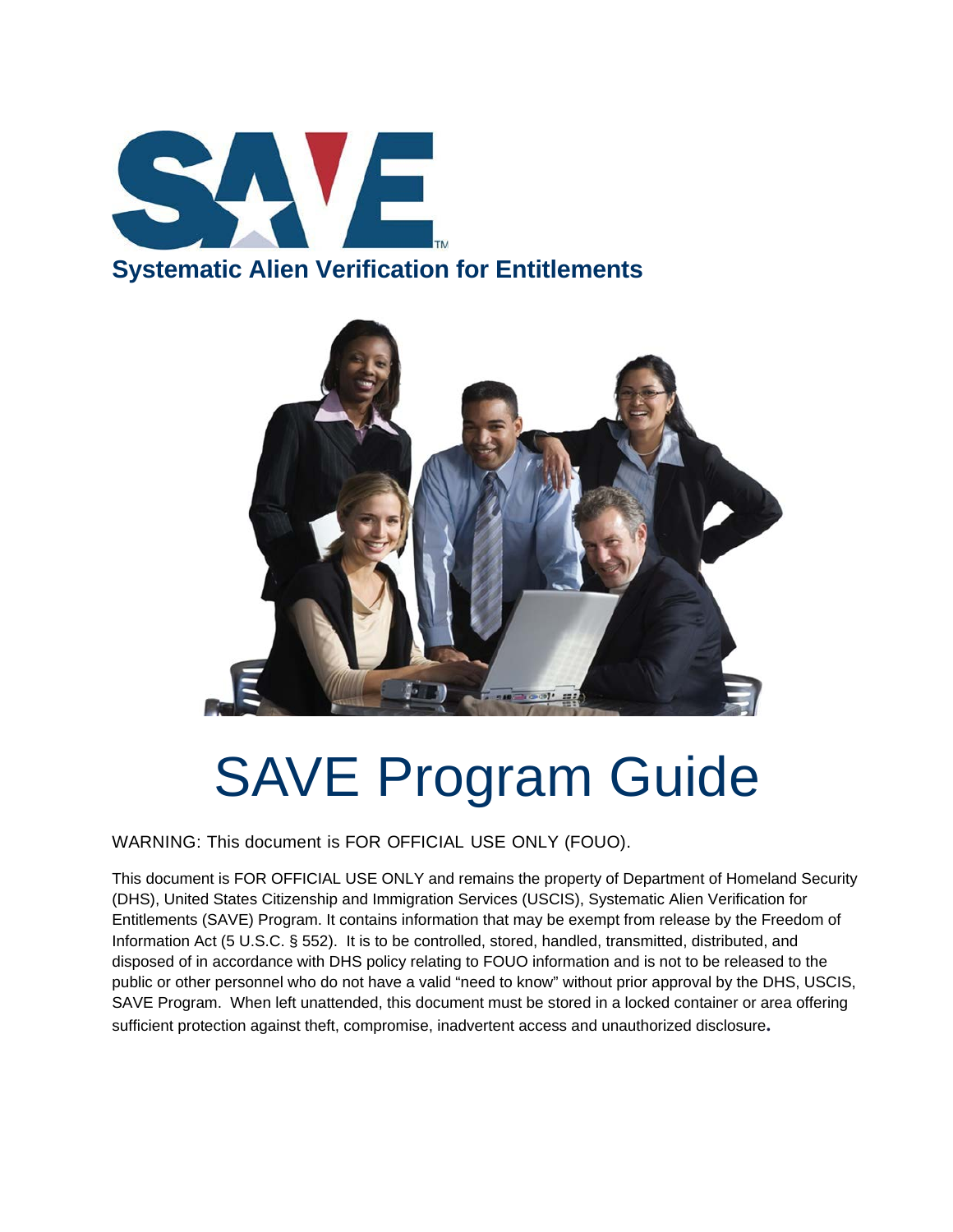### **TABLE OF CONTENTS**

| 1. |       |       |  |  |  |
|----|-------|-------|--|--|--|
| 2. |       |       |  |  |  |
|    | 2.1   |       |  |  |  |
|    | 2.2   |       |  |  |  |
|    |       | 2.2.1 |  |  |  |
|    | 2.2.2 |       |  |  |  |
| 3. |       |       |  |  |  |
|    | 3.1   |       |  |  |  |
|    | 3.2   |       |  |  |  |
|    | 3.3   |       |  |  |  |
|    | 3.4   |       |  |  |  |
|    |       | 3.4.1 |  |  |  |
|    |       | 3.4.2 |  |  |  |
|    |       | 3.4.3 |  |  |  |
|    |       | 3.4.4 |  |  |  |
|    |       | 3.4.5 |  |  |  |
|    |       | 3.4.6 |  |  |  |
|    |       | 3.4.7 |  |  |  |
|    |       |       |  |  |  |
| 4. |       |       |  |  |  |
|    | 4.1   |       |  |  |  |
|    | 4.2   |       |  |  |  |
|    | 4.3   |       |  |  |  |
|    | 4.4   |       |  |  |  |
| 5. |       |       |  |  |  |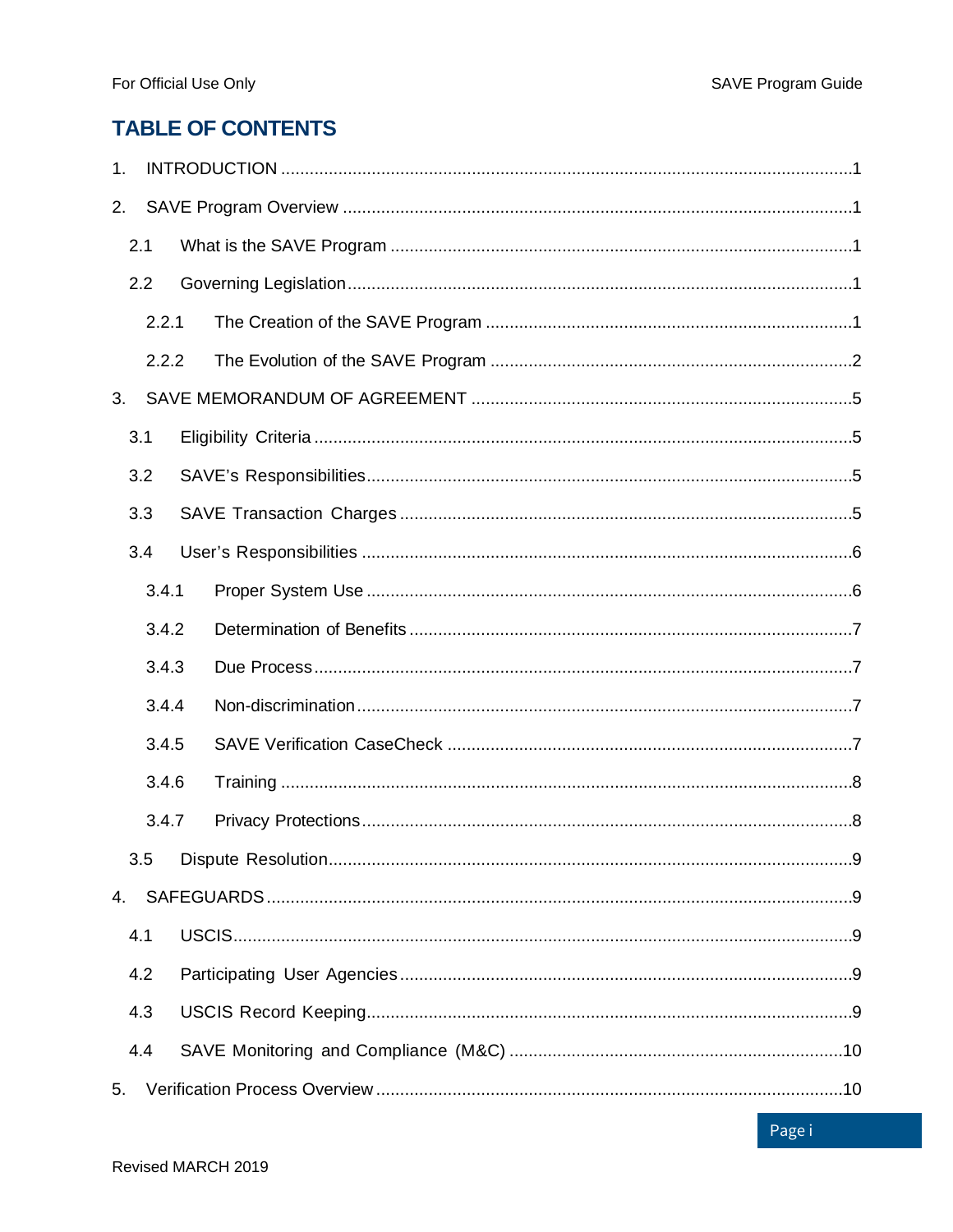|    | 5.1   |  |  |  |
|----|-------|--|--|--|
|    | 5.1.1 |  |  |  |
|    | 5.1.2 |  |  |  |
|    | 5.1.3 |  |  |  |
|    | 5.1.4 |  |  |  |
| 6. |       |  |  |  |
|    | 6.1   |  |  |  |
|    | 6.2   |  |  |  |
|    | 6.3   |  |  |  |
|    |       |  |  |  |
|    |       |  |  |  |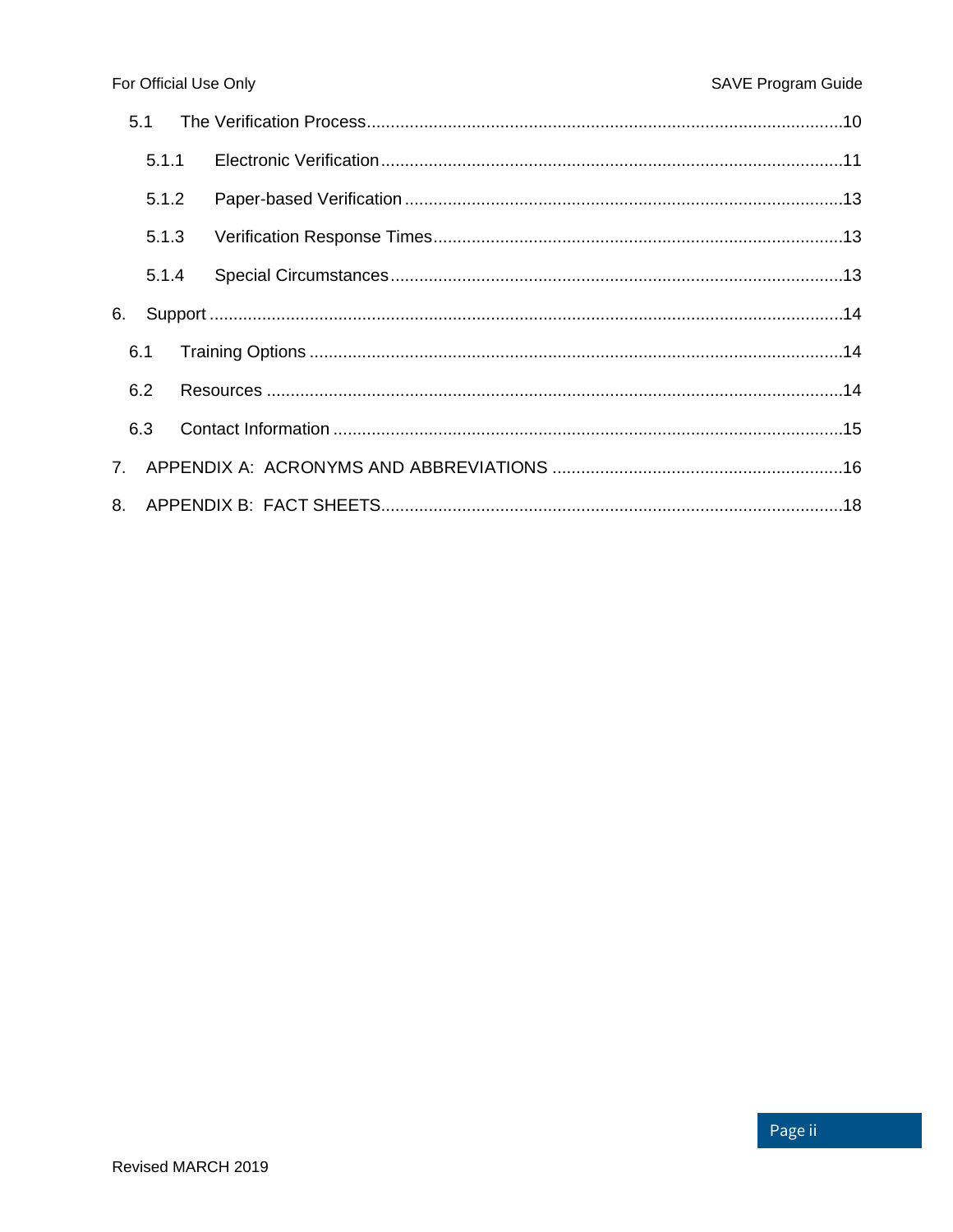#### <span id="page-3-0"></span>**1. INTRODUCTION**

The Systematic Alien Verification for Entitlements (SAVE) Program Guide outlines the Program's policies and procedures, as well as the roles and responsibilities of participants. This guide contains requirements that are incorporated by reference in the memorandum of agreement (MOA) between the Department of Homeland Security (DHS), United States Citizenship and Immigration Services (USCIS) and the user agency. Some agencies have a computer matching agreement (CMA) rather than an MOA, and although there are some differences, the provisions found in the MOA have a CMA equivalent. Additionally, documents incorporated by reference in this guide may also contain SAVE System requirements. Your agency must monitor SAVE notifications to be aware of when SAVE updates requirements and training tutorials and to ensure that SAVE users are following the most recent procedures and policies. The design of this guide provides both training and guidance to reference materials to help answer questions that may arise regarding the SAVE Program and the verification process.

#### <span id="page-3-1"></span>**2. SAVE PROGRAM OVERVIEW**

#### <span id="page-3-2"></span>**2.1 What is the SAVE Program**

SAVE is an inter-governmental initiative using a web-based service to help federal, state and local benefitissuing and licensing agencies and other governmental entities determine the immigration status of applicants for public benefits or licenses (hereinafter "benefits") so only entitled applicants receive them. SAVE verifies the status of non-immigrants, immigrants, and certain naturalized and derived U.S. citizens. SAVE does not determine an applicant's eligibility for a specific benefit.

SAVE will provide timely customer-focused immigration status information to authorized agencies in order to assist them in maintaining the integrity of their programs. This includes promoting the use of automated systems to enhance inter-agency collaboration, customer service, efficiency, and information privacy.

#### <span id="page-3-3"></span>**2.2 Governing Legislation**

#### <span id="page-3-4"></span>**2.2.1 The Creation of the SAVE Program**

In 1986, Congress passed the Immigration Reform and Control Act (IRCA), Public Law (Pub. L.) No. 99- 603. This legislation altered the relationship between certain federal benefit granting agencies and the applicants for benefits they administered. IRCA prohibited the granting of specified federal public benefits to certain non-U.S. citizens and imposed obligations upon benefit granting agencies to determine the citizenship and/or immigration status of applicants for these benefits.

IRCA required that each benefit applicant declare in writing whether he or she is a citizen or national of the United States. If the applicant is not a citizen or national of the United States, the applicant must show that he or she is in a satisfactory immigration status, as set forth by federal law, to receive that benefit. IRCA required the Immigration and Naturalization Service (INS), the predecessor agency to what is now Department of Homeland Security (DHS), United States Citizenship and Immigration Services (USCIS), to establish an automated system for verifying the immigration status of noncitizen applicants for certain federal benefits. This system was accessible to federal, state, and local benefit-issuing agencies and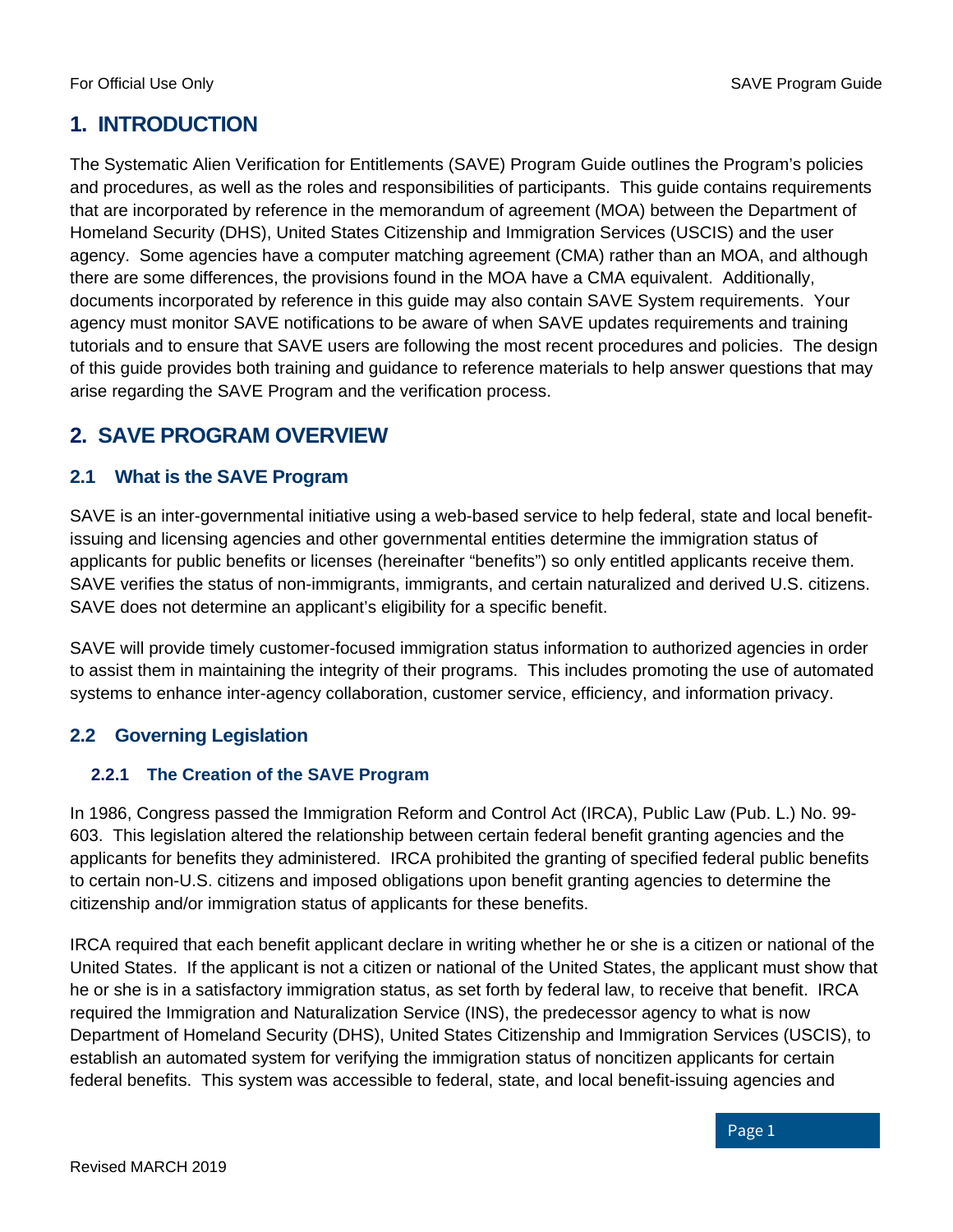institutions that would administer those federal benefits. Table 2 lists the agencies and benefits covered by IRCA.

SAVE was created in 1987 out of a previously existing pilot program to comply with these IRCA requirements and to oversee and administer the automated system used to verify immigration status and naturalized or derived citizenship. Soon after its creation, subsequent legislation built upon and expanded SAVE's role.

#### **2.2.1.1 Agencies and Benefits Covered by IRCA.**

U.S. Department of Health and Human Services (HHS)

- Temporary Assistance to Needy Families (TANF) Program
- Medicaid Program
- Certain Territorial Assistance Programs
- Food Stamps
- U.S. Department of Labor (DOL)
	- Unemployment Compensation Program
- U.S. Department of Education (DOE)
	- Title IV Educational Assistance Programs
- U.S. Department of Housing and Urban Development (HUD)
	- Certain Housing Assistance Programs

**Please Note**: The Personal Responsibility and Work Opportunity Reconciliation Act of 1996 removed the IRCA requirement that state agencies verify eligibility for food stamps with SAVE.

#### <span id="page-4-0"></span>**2.2.2 The Evolution of the SAVE Program**

About a decade after SAVE was created, the Personal Responsibility and Work Opportunity Reconciliation Act of 1996 (PRWORA), Pub. L. No. 104-193, was passed and provided additional restrictions for certain programs funded by federal, state and local governments. PRWORA established stricter citizenship or immigration status eligibility requirements for many programs and rendered certain categories of non-U.S. citizens ineligible for many benefits.

Under PRWORA, an applicant must be a "qualified alien" to be eligible for many benefits. The Illegal Immigration Reform and Immigrant Responsibility Act of 1996 (IIRIRA), Pub. L. No. 104-208, and the Balanced Budget Act of 1997, Pub. L. No. 105-33 defined a "qualified alien" as:

- An alien who is lawfully admitted for permanent residence under the Immigration and Nationality Act (INA) [8 U.S.C. 1101 et seq.];
- An alien who is granted asylum under Section 208 of the INA [8 U.S.C. 1158];
- A refugee who is admitted to the United States under Section 207 of the INA [8 U.S.C. 1157];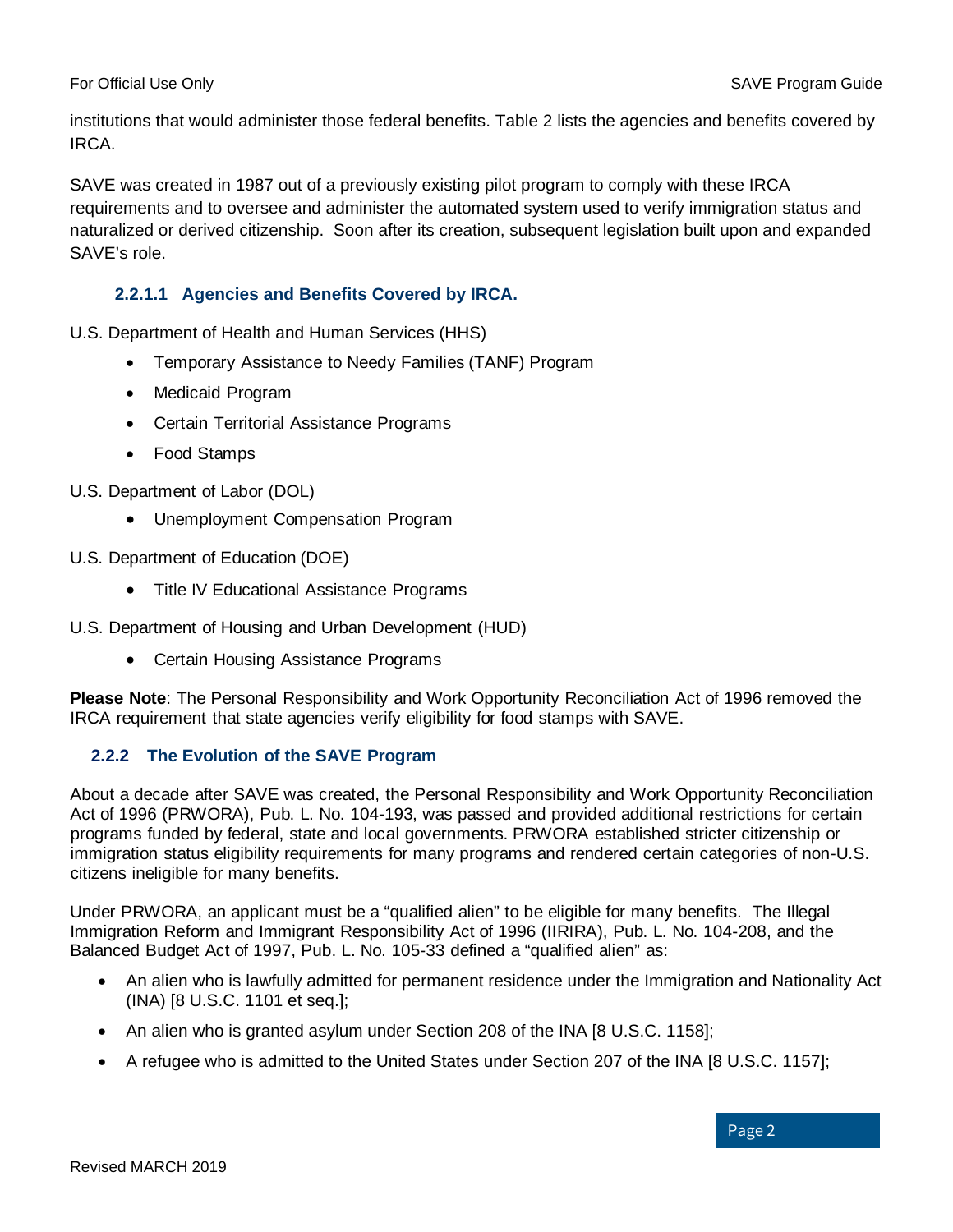- An alien who is paroled into the United States under Section 212(d)(5) of the INA for a period of at least one year [8 U.S.C. 1182(d)(5)];
- An alien whose deportation is being withheld under Section 243(h) of the INA (as in effect prior to April 1, 1997) [8 U.S.C. 1253] or whose removal has been withheld under Section 241(b)(3) [8 U.S.C. 1231(b)(3)];
- An alien who is granted conditional entry pursuant to Section 203(a)(7) of the INA as in effect prior to April 1, 1980 [8 U.S.C. 1153(a)(7)];
- An alien who is a Cuban/Haitian Entrant as defined by Section 501(e) of the Refugee Education Assistance Act of 1980 [8 U.S.C. 1153]; or
- Certain aliens who have been battered or were subjected to extreme cruelty [8 U.S.C. 1641(c)].

PRWORA applies only to nonexempt "federal public benefits" and "state and local public benefits." Thus, PRWORA restrictions do not apply to all federal, state and locally funded activities and programs. Further, access to important emergency health services, public health assistance and community-based services necessary to protect life and safety remain accessible to all non-U.S. citizens. Benefit-granting agencies should determine whether the particular program or benefit they administer is providing a "federal public benefit" or a "state or local benefit." Once this is determined, the benefit provider can decide whether Title IV of PRWORA or other applicable laws require verification of an applicant's citizenship or immigration status. A "federal public benefit," as defined in PRWORA, is:

- 1) Any grant, contract, loan, professional license or commercial license provided by an agency of the United States or by appropriated funds of the United States; and
- 2) Any retirement, welfare, disability, public or assisted housing, post-secondary education, food assistance, unemployment benefit or any other similar benefit for which payments or assistance are provided to an individual, household or family eligibility unit by an agency of the United States or by appropriated funds of the United States.

According to PRWORA, the definition of "state and local public benefit" is identical to the federal public benefit, except that it substitutes "state or local government" for "the United States." A "federal public benefit" will never be a "state or local benefit," and vice versa, because a benefit cannot meet both definitions. Accordingly, if any federal funds are used, a benefit is by definition federal regardless of whether state or local funding is also used.

Furthermore, IIRIRA as amended, requires DHS-USCIS to respond to inquiries by federal, state and local benefit-issuing agencies seeking to verify or determine the citizenship or immigration status of any individual within the jurisdiction of the agency for any lawful purpose. DHS-USCIS is currently using the SAVE Program's automated and manual verification processes to provide federal, state and local benefitissuing agencies and institutions with information that will assist in verifying an individual's immigration status. Note that DHS uses the Law Enforcement Service Center operated by Immigration and Customs Enforcement to provide immigration information to eligible law enforcement agencies. Please also note that SAVE verifies the immigration status, or naturalized or derived citizenship of certain individuals, but does not make any determinations or recommendations on whether an applicant qualifies for any specific benefit.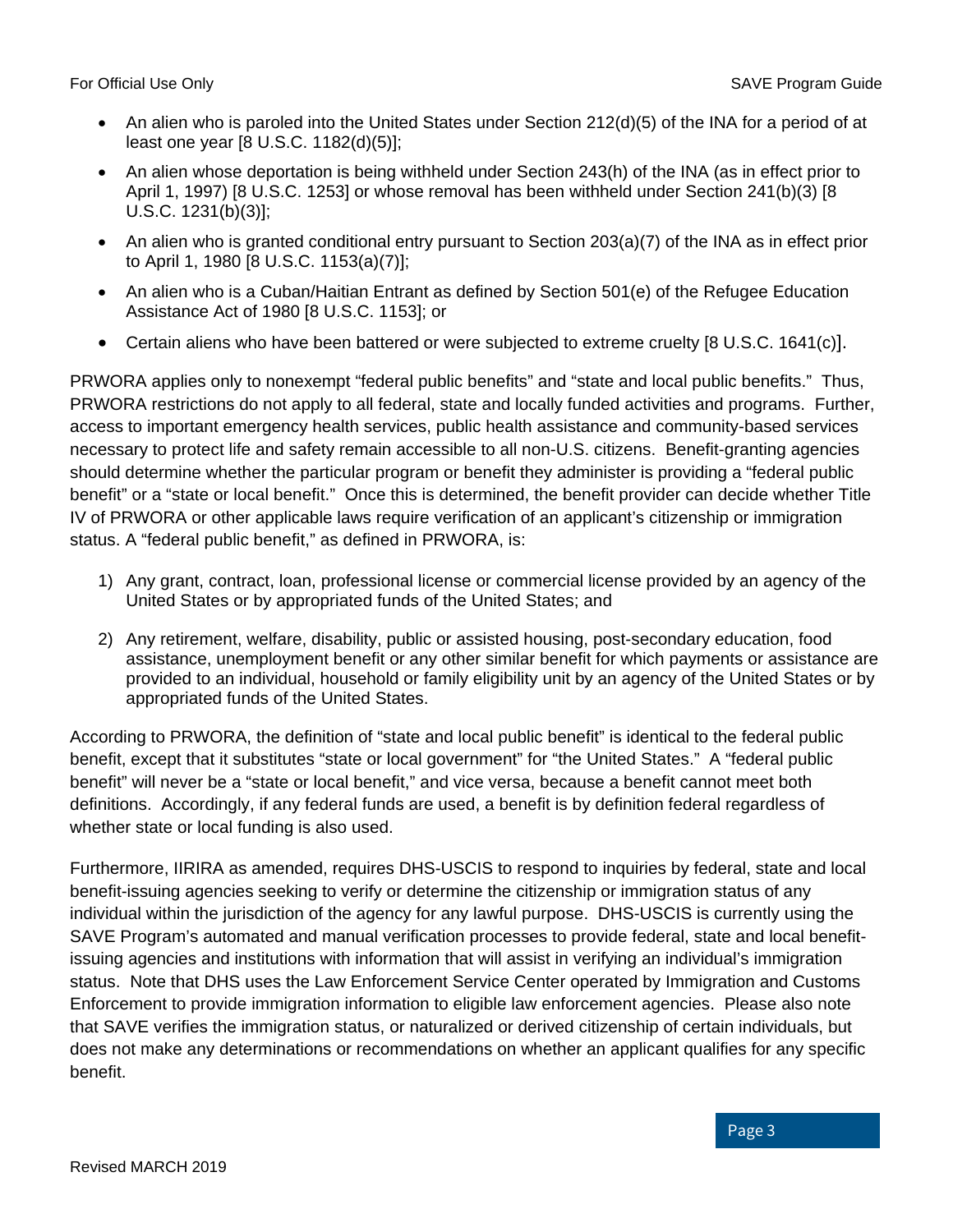The Real ID Act of 2005, Pub. L. No. 109-13 further enhanced the role of SAVE. This Act establishes certain minimum standards for the issuance of state-issued driver's licenses and identification cards in order for those documents to be acceptable for official federal purposes. The Real ID Act defines official purposes as "accessing federal facilities, boarding federally regulated commercial aircraft, entering nuclear power plants, and any other purpose that the Secretary [DHS] shall determine." To meet the requirements of the Real ID Act, states must verify the immigration status of every applicant for a Real ID driver's license and identification card. States must use SAVE to verify the immigration status for non- U.S. citizens. States may also use SAVE to verify certain naturalized or derived citizens.

SAVE's role was further expanded under the Patient Protection and Affordable Care Act of 2010, Pub. L. No. 111-148, which provides for a variety of healthcare reforms including health insurance benefits for qualified "aliens lawfully present in the United States." The legislation creates state-based health insurance benefit exchanges through which individuals can purchase coverage, with premium and cost-sharing credits available to low-income individuals and families. The legislation requires the Secretary of Health and Human Services, in consultation with DHS, the Social Security Administration and the Department of Treasury, to establish a program for determining an individual's eligibility for enrollment in Affordable Care Act benefits and for certain existing benefits, such as Medicaid, through the exchanges. As part of this eligibility determination, exchanges and health and human services agencies use SAVE to verify the immigration status and naturalized or derived citizenship of certain applicants.

The Federal Aviation Administration Extension, Safety and Security Act of 2016 (FAA Act), Pub. L. No. 114- 190, § 3405(d) (July 15, 2016), directs the Secretary of Homeland Security to authorize Airport Operators to have direct access to E-Verify (the electronic employment eligibility verification program administered by USCIS) and SAVE to determine the eligibility of individuals seeking unescorted access to any security identification display area of an airport. The Secretary of Homeland Security has directed USCIS and the Transportation Security Administration to coordinate their responsibilities concerning implementation of this requirement. Some Airport Operators are private non-governmental entities.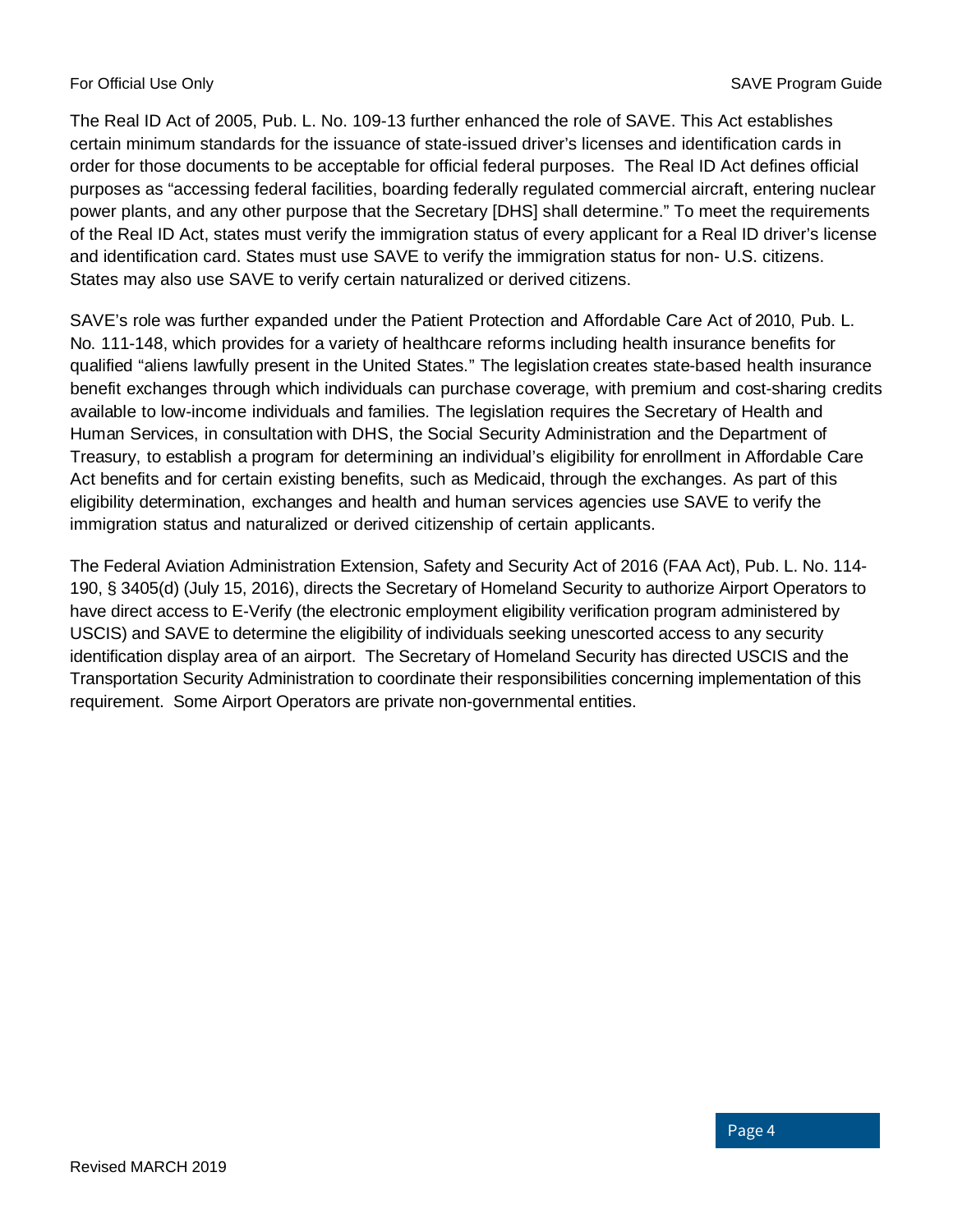#### <span id="page-7-0"></span>**3. SAVE MEMORANDUM OF AGREEMENT**

#### <span id="page-7-1"></span>**3.1 Eligibility Criteria**

SAVE provides verification services to over 1100 agencies. Besides private airport operators authorized under the FAA Act, only federal, state and local benefit-granting agencies may register for to use SAVE. The agency must be authorized by law to engage in an activity or provide a benefit for which immigration status verification is required.

To register for SAVE, an agency must submit electronic copies of all applicable legal authorities authorizing the agency to:

- Issue the stated benefit or license or engage in other activity; and
- Verify the immigration status of its applicants before issuing the stated benefit or license or pursuant to engaging in the other activity

USCIS reviews the legal authorities to ensure that the agency is authorized to participate in SAVE.

If the agency meets the eligibility criteria to participate in SAVE, the agency is required to execute an MOA with DHS/USCIS outlining the purpose and the responsibilities for participation in the program. A user agency is one that has executed an MOA to use SAVE. A user agency must revise its SAVE MOA before it can use SAVE it for any purpose or benefit not outlined in its MOA.

#### <span id="page-7-2"></span>**3.2 SAVE's Responsibilities**

In accordance with the MOA, SAVE will:

- Provide access to and maintain the SAVE system
- Respond to properly submitted verification requests from the user agency by providing the information as stated in the Purpose Section of the MOA
- Process and respond to properly submitted additional verification requests submitted by the user agency through the SAVE system or (when specifically authorized by SAVE on a case by case basis under extraordinary circumstances) on USCIS Form G-845, Verification Request
- Provide operating instructions, and guidance, training and information regarding the laws, policies, and procedures that govern verifying, safeguarding, using, maintaining, and disclosing certain citizenship and immigration status information
- Provide SAVE point of contact information for questions or problems regarding the user agency's participation in the program
- Provide access to USCIS Form G-845 and other forms and/or supplements as appropriate, which may be reproduced and/or computer generated

#### <span id="page-7-3"></span>**3.3 SAVE Transaction Charges**

Additionally, the agency must complete and sign an Anticipated Collections Addendum (ACA) that contains the agency's financial information and funding obligations.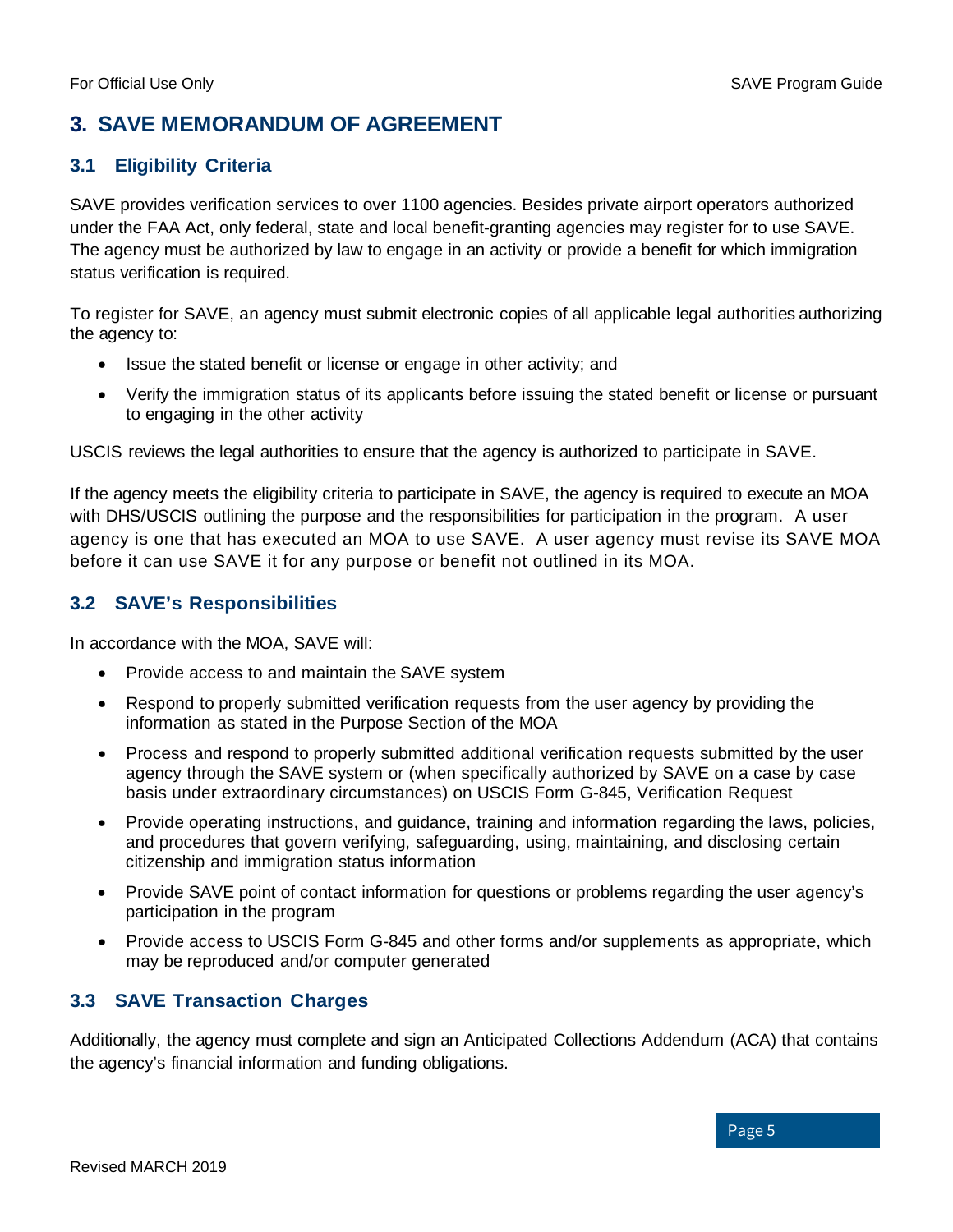For verification services, SAVE assesses charges based upon the number and type(s) of transactions an agency submits each month. An electronic initial verification request incurs a base transaction charge.

The current SAVE transaction charges are located on the SAVE public website.

#### <span id="page-8-0"></span>**3.4 User's Responsibilities**

In accordance with the MOA, the user agency (or airport operator) must ensure that each user who makes SAVE requests for verification or manages cases follows the requirements set forth in the MOA. For more information on the responsibilities of a user agency, refer to your agency's official MOA, SAVE notifications and other documents incorporated by reference in the MOA and this Program Guide. The SAVE Self-Assessment Guide (referenced in section 4.5.1 below) that can be found once a user is logged in to SAVE at "Resources" also provides information on how to comply with SAVE requirements. **Note:** The "Resources" section has numerous guidance documents to assist users in understanding immigration information and how to use SAVE.

#### <span id="page-8-1"></span>**3.4.1 Proper System Use**

All users are responsible for following the SAVE Program policies and procedures as outlined in this guide, the agency's MOA, the SAVE tutorial, other documents incorporated by reference and updates to these requirements. SAVE may make notifications in the form of ticker messages on the SAVE System, emails, letters or via the [SAVE Website.](http://www.uscis.gov/save)

Users may run SAVE verifications only on benefit applicants. If an individual is applying for benefits on behalf of another person, a user may, under federal law, only verify the status of the person who will actually be receiving the benefits. See Department of Justice *Interim Guidance Concerning the Verification of Aliens under the Personal Responsibility and Work Opportunity Reconciliation Act at 62* Fed. Reg. 61344, 61347 (Nov. 17, 1997). For example, if a child is seeking benefits based upon his or her own eligibility, the SAVE verification must be made on the child, not on his or her parent(s). This is also relevant to the definition of an applicant in other contexts. For example, for a grant application filed on behalf of a corporation, the SAVE verification should be run on an applicant who is an officer, director or employee with a direct interest in the corporation's receipt of the grant.

Failure to follow this requirement violates the MOA (See sections III. Purpose and IV.B. Responsibilities) and may result in the individual user or the entire agency losing access to SAVE.

Users must perform any and all additional verification procedures SAVE requires and/or the applicant requests. When SAVE returns a response of "Institute Additional Verification," "Resubmit Doc" or otherwise indicates that additional verification is required, or the benefit applicant requests additional verification, the user must continue the verification process to ensure that SAVE can conduct the necessary research on behalf of the benefit applicant. This is necessary because user agencies may not rely on a SAVE response to deny an application for benefits unless the agency has followed all SAVE verification procedures. Following SAVE verification procedures, requires user agencies to respond to a request for additional review when prompted by SAVE or requested by the applicant by submitting any additional information or documents and receiving SAVE's final response regarding the applicant's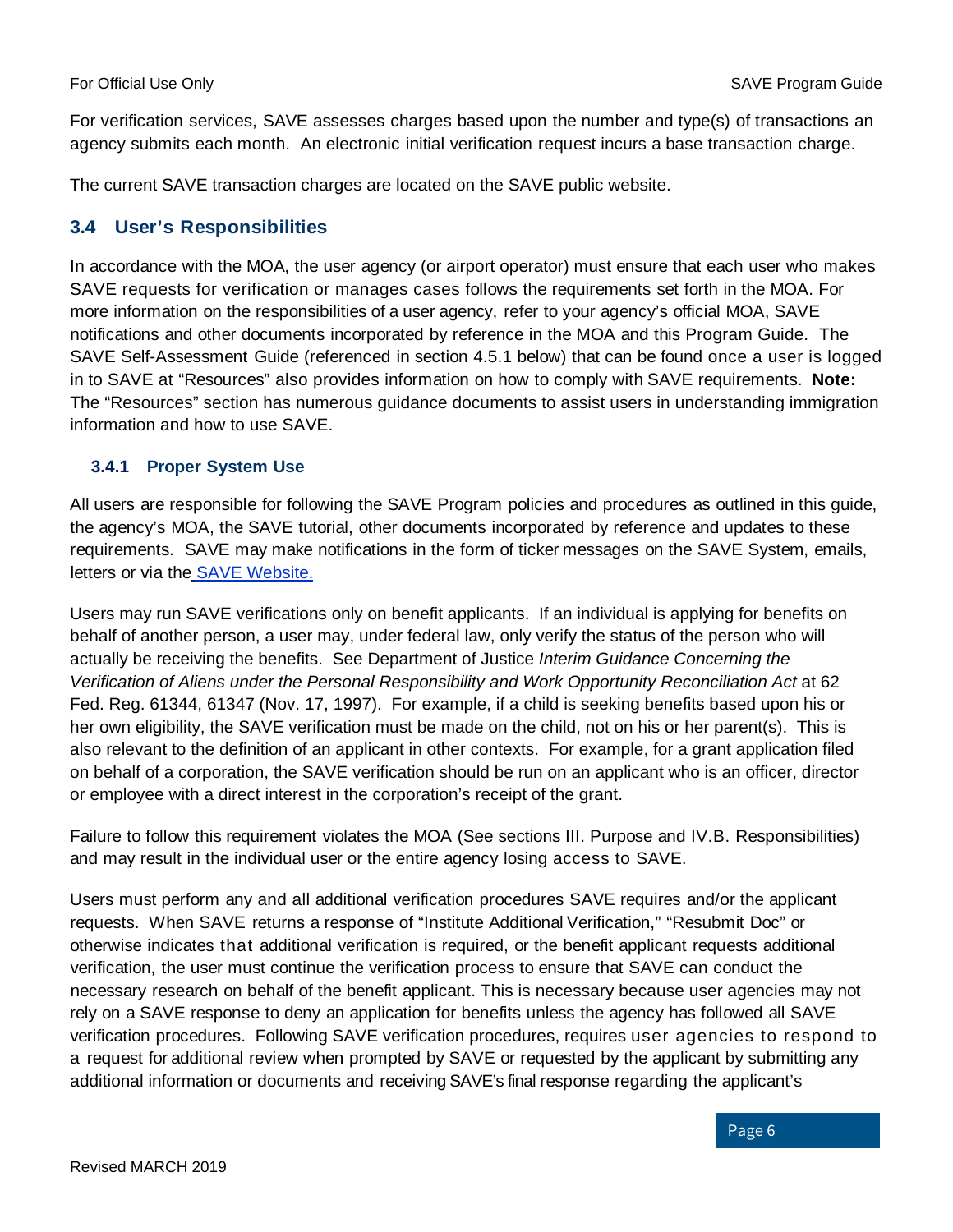immigration status or records. Otherwise, the user agency may deny eligible persons benefits that they are lawfully entitled to receive. Accordingly, SAVE requires the agency to have instituted additional verification and followed all verification steps before it can deny a benefit based on the SAVE response. If an agency has alternative processes upon which to base its decision to grant or deny a benefit, additional verification in SAVE is not required.

User agencies must ensure that they have taken appropriate steps to identify the applicant and to ensure that the SAVE response matches the immigration status indicated on the applicant's immigration documents.

#### <span id="page-9-0"></span>**3.4.2 Determination of Benefits**

SAVE verifies the immigration status of benefit applicants, but does not make a recommendation regarding the applicant's eligibility for the benefit. The user agency has the responsibility to use the information provided by SAVE to determine the applicant's benefit eligibility based on the agency's criteria. Refer to the "Guide to Understanding SAVE Verification Responses" under Resources in the SAVE System for assistance with understanding the response.

#### <span id="page-9-1"></span>**3.4.3 Due Process**

All applicants who are denied benefits based solely or in part on the SAVE response must be provided with adequate written notice and the information necessary to contact DHS so that they may correct their records in a timely manner. SAVE has Fact Sheets that user agencies should give to all of their applicants who they deny a benefit based on SAVE's response regarding their immigration status. The Fact Sheets are available in Appendix B, as well as in "Resources" located on SAVE's System. Notice is sufficient if a user agency provides their applicants with the appropriate SAVE Fact Sheet in Appendix B or one they created that contains the information the applicant needs to correct their records.

User agencies should also provide all applicants who are denied a benefit based upon a SAVE response with the opportunity to challenge the denial through the agency's existing appeals process.

#### <span id="page-9-2"></span>**3.4.4 Non-discrimination**

It is the user's obligation to comply with any federal and state laws prohibiting discrimination against applicants. Responses from the SAVE System should not be used to discriminate against applicants based upon their national origin, ethnicity, race, gender, religion, disability, or other characteristics protected by law.

A user may not make any determination about an applicant's immigration or citizenship status, or the need to institute additional verification based upon the factors listed above, the applicant's ability to speak English, manner of dress, or any other prohibited factors.

#### <span id="page-9-3"></span>**3.4.5 SAVE Verification CaseCheck**

SAVE CaseCheck allows applicants to check their additional verification processing status online at the SAVE public website using their date of birth and the number from the document used by the agency to run their SAVE query. Users can find the notices to give applicants about this process in the SAVE System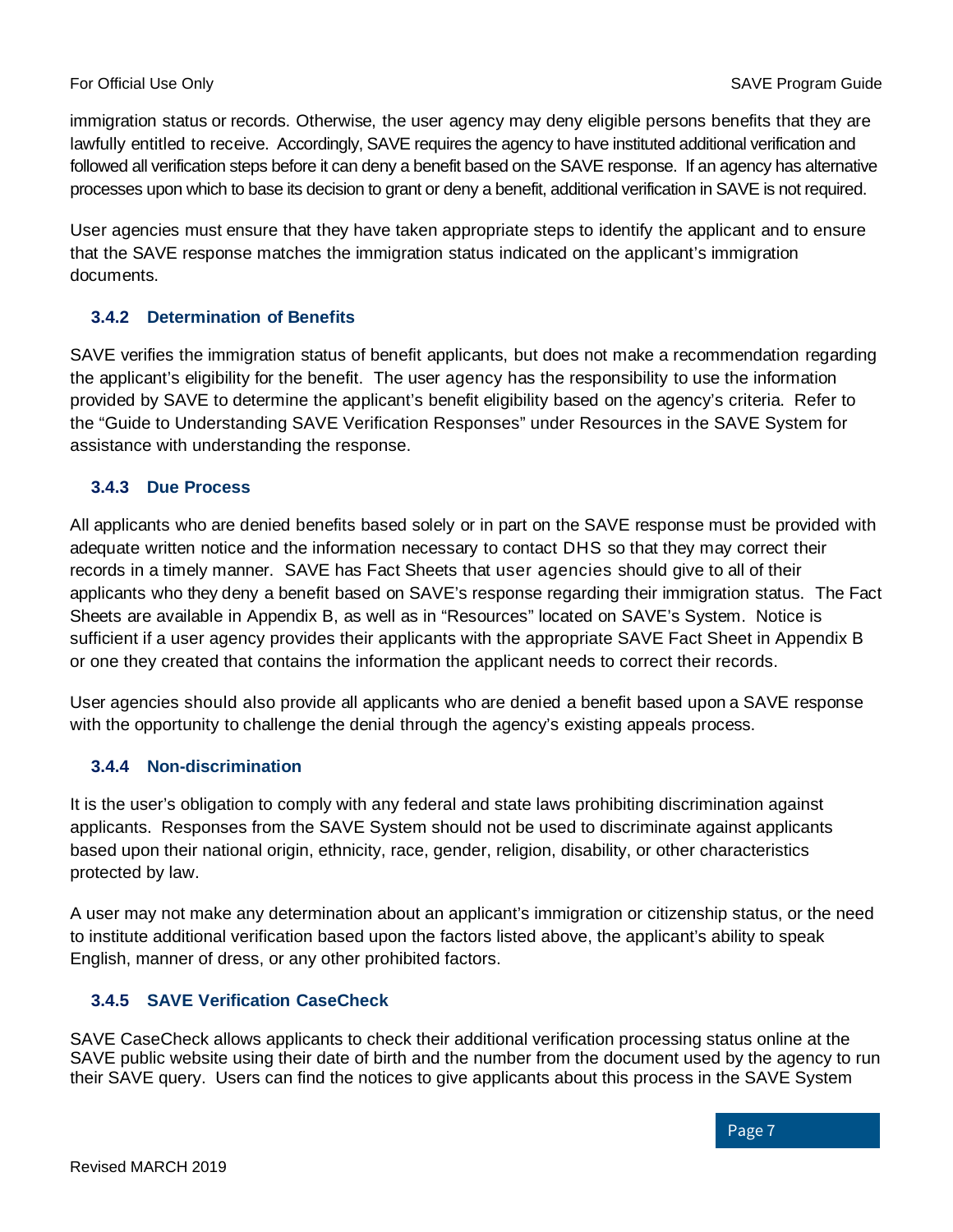under "Resources." User agencies may also provide applicants with the 15 digit verification case number to check the status of their cases.

#### <span id="page-10-0"></span>**3.4.6 Training**

It is the user agency's responsibility to ensure that all users complete the necessary training prior to submitting requests for verification in the SAVE System. At a minimum, all users must:

- Complete the SAVE tutorial
- Read and understand this SAVE Program Guide; and
- Maintain a working knowledge of the verification process and procedures

To ensure compliance, user agencies must monitor SAVE notifications to be aware of updated requirements and training tutorials and to ensure that their users know about these updates. See the training options referenced in Section 6 of this guide.

#### <span id="page-10-1"></span>**3.4.7 Privacy Protections**

User agencies must protect the privacy of applicants whose personal information is processed through SAVE. Users are responsible for ensuring that all personal information is safeguarded and used only for the purposes outlined in the MOA and by reference in this guide. Failure to protect an individual's information can result in identity theft or fraud and can cause considerable inconvenience, harm, or embarrassment to the individual.

All users must comply with the Privacy Act, 5 U.S.C. Section 552a, and other applicable laws, policies and regulations. To that end, agencies must at minimum implement the following safeguards:

- Allow only authorized users to access SAVE
- Secure access to SAVE by protecting passwords
- Use and distribute personal information only for official purposes on a need-to-know basis
- Copy or print personal information only when necessary and mark all documents with "For Official Use Only"
- Use a coversheet when faxing personal information and notify the recipient before transmitting
- Report suspicious or inappropriate requests for personal information immediately by calling Customer Support at (877) 469-2563

Users must only use SAVE for the purposes outlined in their agency's MOA. In addition, under the Privacy Act, all users must:

- Notify individuals applying for benefits that the personal information that their agency is collecting will be used to verify their immigration status through SAVE
- Advise individuals applying for benefits that they do not have to provide the information
- Advise individuals applying for benefits of the consequences of not providing the information

For additional guidance, refer to the Fact Sheet, "Information for SAVE Users: Your Responsibilities for Handling and Protecting Personal Information," in the SAVE System under Resources.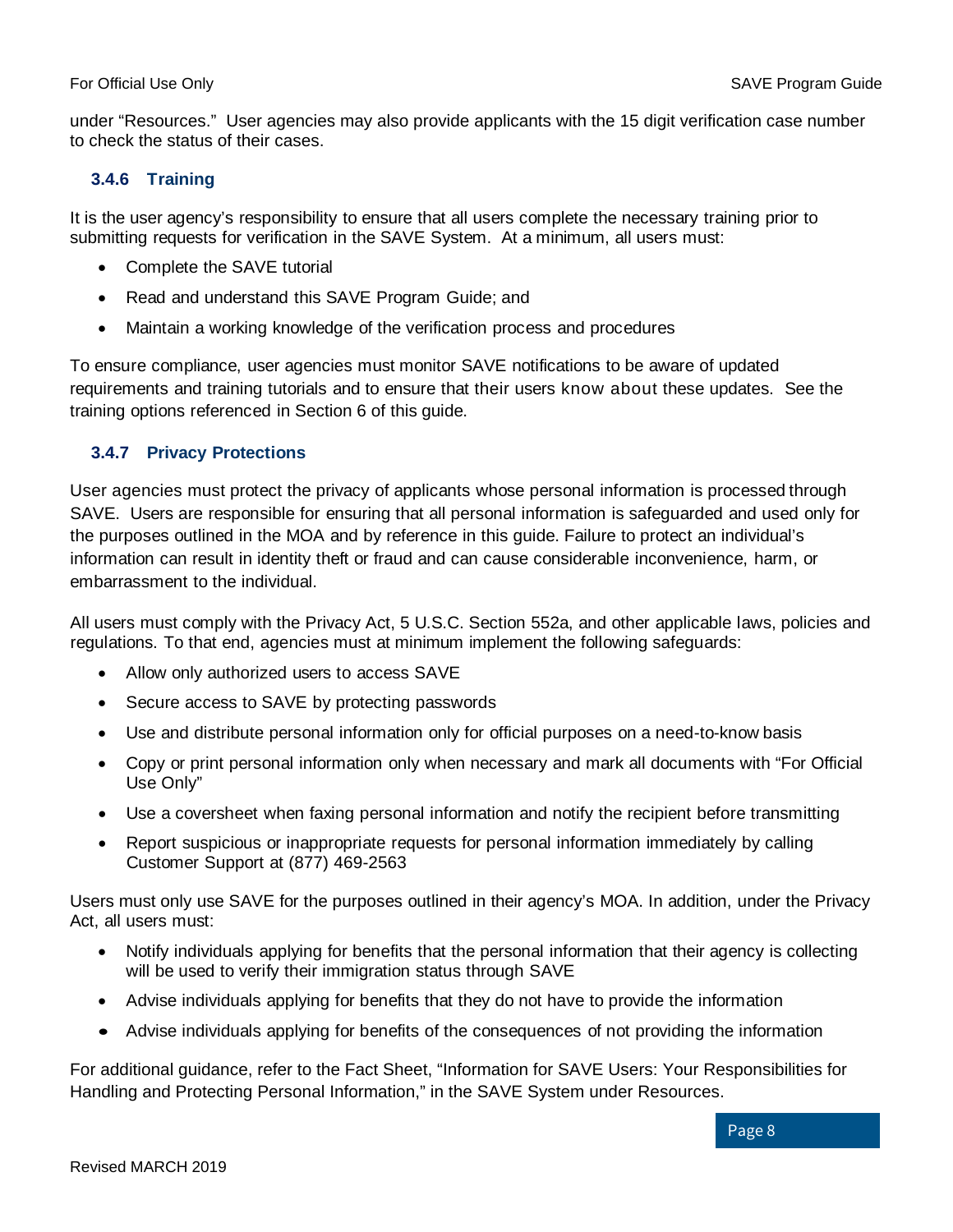#### <span id="page-11-0"></span>**3.5 Dispute Resolution**

DHS-USCIS procedures for reaching final resolution of a dispute concerning an MOA are based on the Department's delegations of authority. In the event that a dispute cannot be resolved between the SAVE Program and your agency, the dispute would be elevated within USCIS and possibly to DHS, with legal assistance from the USCIS Office of Chief Counsel and, if necessary, the DHS Office of General Counsel. The DHS General Counsel has final authority to settle and decide all legal matters within the Department. DHS General Counsel can issue a final DHS decision regarding a dispute over the interpretation of an MOA provision.

#### <span id="page-11-1"></span>**4. SAFEGUARDS**

USCIS, user agencies and contractors must protect rights of benefit applicants to the fullest extent of the law.

#### <span id="page-11-2"></span>**4.1 USCIS**

SAVE Program has been implemented in a manner that provides for verification of immigration status without regard to sex, color, race, religion, national origin, disability and other protected characteristics of the individual involved. USCIS stores information in a secure area in order to safeguard its confidentiality. Data usage is restricted to persons whose duties and responsibilities indicate a need for its review.

#### <span id="page-11-3"></span>**4.2 Participating User Agencies**

User agencies must provide an applicant with a reasonable opportunity to furnish evidence of satisfactory immigration status. The user agency should apply any relevant legal authority to determine for itself whether benefits should be provided on an interim or temporary basis to an applicant pending completion of the SAVE process. For example, IRCA's statutory provisions requiring use of SAVE for Medicaid, unemployment compensation, and other federal benefit programs generally prohibit the agency responsible for determining eligibility for these benefits from delaying, denying, reducing, or terminating benefits pending SAVE verification.

#### <span id="page-11-4"></span>**4.3 USCIS Record Keeping**

To comply with the Privacy Act, USCIS retains records submitted for any additional verification process. USCIS may duplicate and forward any documentation a user submits to a status verifier that indicates criminal misuse of government documents, information, or the SAVE Program to U.S. Immigration & Customs Enforcement (ICE) or other law enforcement agencies to initiate an investigation or prosecution under federal criminal law. The user agency should follow its own guidelines for investigation and prosecuting cases of fraudulent documentation.

SAVE cannot update or correct records. If there are data discrepancies in an applicant's records, USCIS can update the record as necessary; but generally, the applicant will be required to interact with USCIS to correct their record.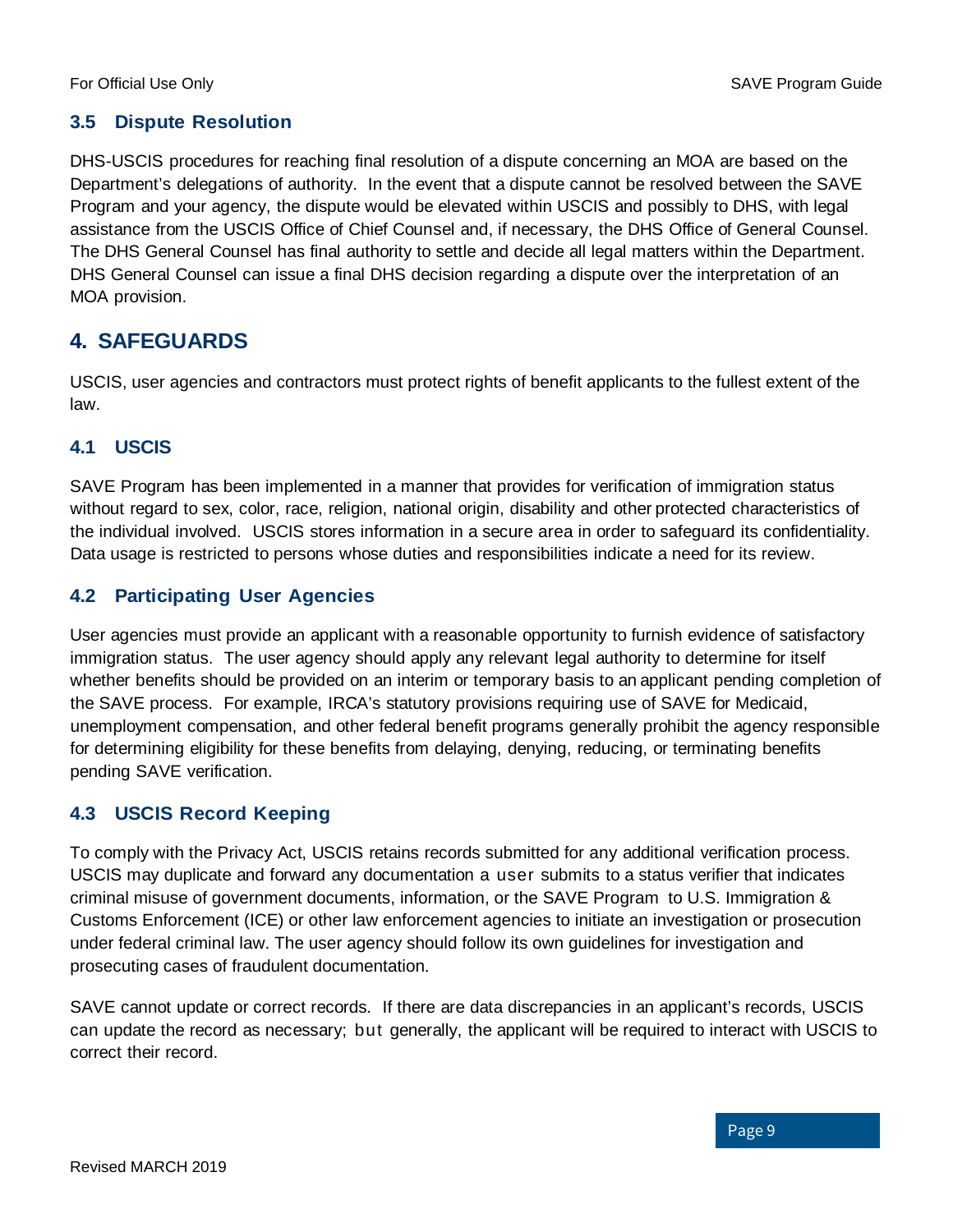#### <span id="page-12-0"></span>**4.4 SAVE Monitoring and Compliance (M&C)**

SAVE's M&C Branch monitors all system use to ensure compliance with policies and procedures. User agencies agree to allow M&C to monitor and review all system usage patterns, training records, user access, and other relevant data; conduct site visits and/or desk audits to review compliance; and take corrective measures in a timely manner to address all lawful requirements. Refer to your agency's MOA, SAVE notifications, SAVE Self-Assessment Guide and other documents incorporated by reference in the MOA and this guide for more information regarding SAVE's monitoring and compliance activities.

### <span id="page-12-1"></span>**5. VERIFICATION PROCESS OVERVIEW**

#### <span id="page-12-2"></span>**5.1 The Verification Process**

SAVE offers electronic access to information verifying an applicant's status when requesting public benefits under normal circumstances. SAVE uses online systems to check a benefit applicant's immigration status information against records contained in DHS databases.

When applying for public benefits or licenses at an agency that uses SAVE, non-immigrants, immigrants, naturalized or derived citizens must present information from an immigration document. This may be a Permanent Resident Card or Alien Registration Receipt Card (Form I-551), also known as a "green card", an employment authorization document (Form I-766), a valid foreign passport, or some other immigration document. Additionally, naturalized or derived citizens may present information from a certificate of naturalization or citizenship, in which case their citizenship could be verified through SAVE. In order to verify an applicant's immigration status or U.S citizenship, SAVE requires a numeric identifier (such as an Alien Number, Arrival-Departure Record I-94 Number, SEVIS ID Number, Certificate of Naturalization Number, Certificate of Citizenship Number or Unexpired Foreign Passport Number) from the applicant, the applicant's first and last name, date of birth and the benefit that the applicant is seeking. The user agency should enter the name that appears on the applicant's most recent immigration document. Nevertheless, if SAVE finds a match on initial verification, it will return the name used by the user agency to run the verification, regardless of the aliases that SAVE may encounter when checking the records available to SAVE. SAVE cannot verify status using only the applicant's name and date of birth or social security number.

The user agency submits an initial request for verification based upon the information provided by the applicant. SAVE compares this information to federal government records and returns a response with the corresponding immigration status information. The majority of SAVE requests are resolved on initial verification. However, in some instances, status cannot be verified immediately through initial verification and SAVE requires additional information or copies of the applicant's immigration document in order to complete the verification. This result does not necessarily mean that the applicant is not authorized to be in the United States or is ineligible to receive the benefit. It means that the user must submit an additional verification request so that SAVE can conduct further research. **Note**: Refer to 3.4.1.for guidance on proper use of SAVE and when additional verification is required.

When submitting documents to SAVE for additional verification, users only need to provide copies of the original cards, forms, and documents the applicant provided. Refer to "*A Guide on Immigration Documents*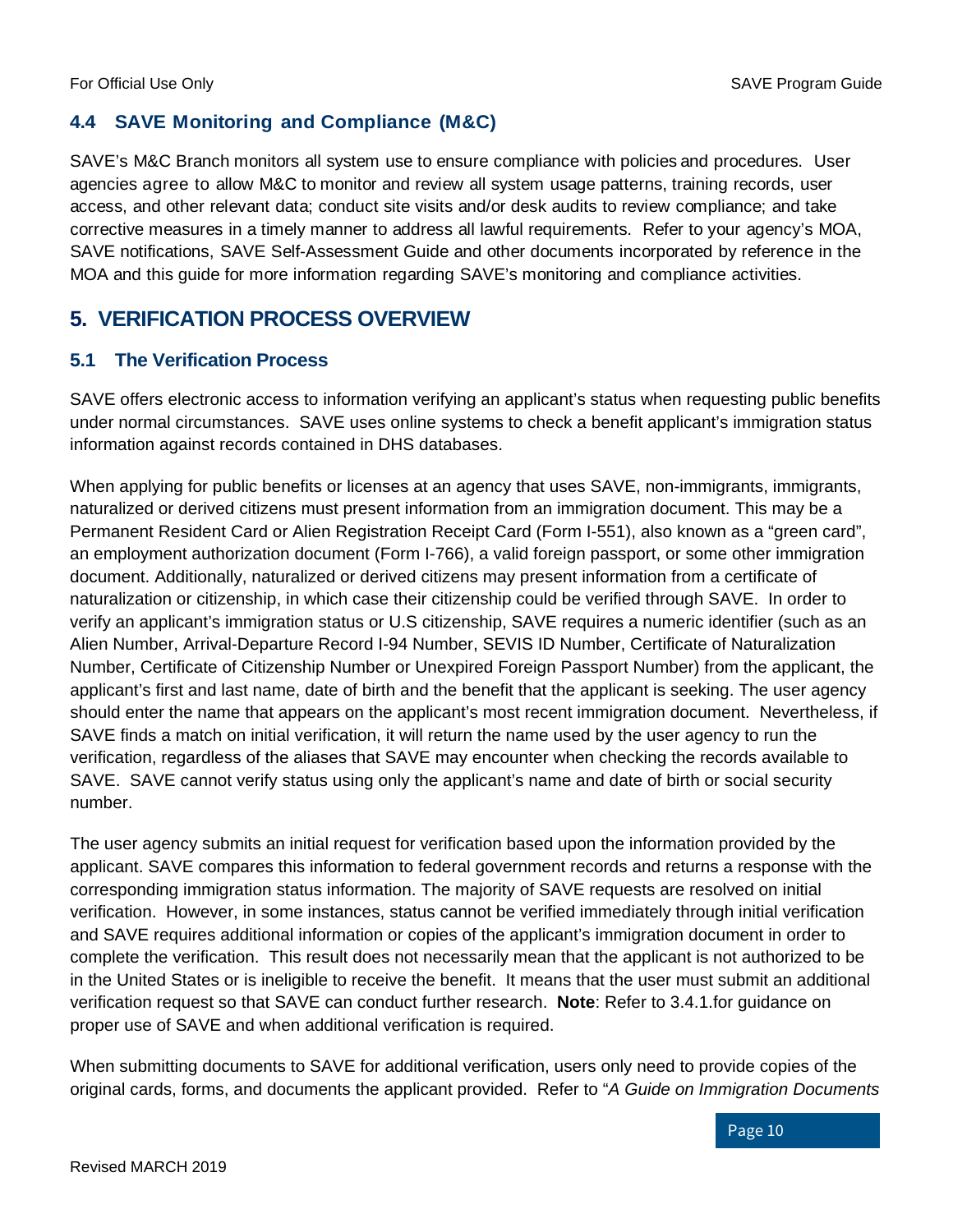*Commonly Used by Benefit Applicants"* under "Resources" in the SAVE System for examples of these documents. The user must return the original document to the applicant. If an applicant does not have documentation because, for example, the document was lost or stolen, users should refer the applicant to USCIS to obtain new documentation before submitting a verification request.

Refer to the SAVE System User Guide and Frequently Asked Questions under "Resources" in the SAVE System for additional information about the Verification Process.

#### <span id="page-13-0"></span>**5.1.1 Electronic Verification**

SAVE provides agencies with the appropriate method to access SAVE based on the agency's needs. Currently, the SAVE Program offers two access methods:

- Web-based Access Offers secure Internet access to SAVE using a Web browser such as Internet Explorer or Google Chrome.
- Web Services A type of interface designed to support a machine-to-machine connection over a network, such as the Internet. Web Services agencies must build their connection to meet the SAVE Interface Control Agreement (ICA). Agencies have one year to incorporate new requirements when the ICA is updated based on changes to the SAVE System.

Under either access method, users may submit both initial verification requests and additional verification requests based upon the information provided by the applicant.

#### **5.1.1.1 Initial Verification**

For initial verification, the user submits a request using information contained in the document presented by the benefit applicant. SAVE searches databases available to DHS for records that match the applicant's information. Within seconds, SAVE will provide an electronic response with the applicant's current immigration status or a message prompting the user to "Institute Additional Verification."

If the applicant's immigration status is confirmed, the verification process is complete. If the status is not confirmed, or the user or applicant has a concern about the verification response, the verification process can continue by the user requesting additional verification.

#### **5.1.1.2 Additional Verification**

There are times when it may be necessary to conduct additional verification steps to complete the verification process. Some examples include:

- When the user receives the response "Institute Additional Verification" (IAV). Users must not interpret an IAV response to mean that the applicant is not in an eligible immigration status
- When the user receives a response to "Resubmit Doc"
- If the applicant is concerned about the response
- If the user has concerns about any information returned by the SAVE System For example, if the SAVE response does not match the applicant's immigration document information

**Note**: Refer to 3.4.1.for guidance on proper use of SAVE and when additional verification is necessary.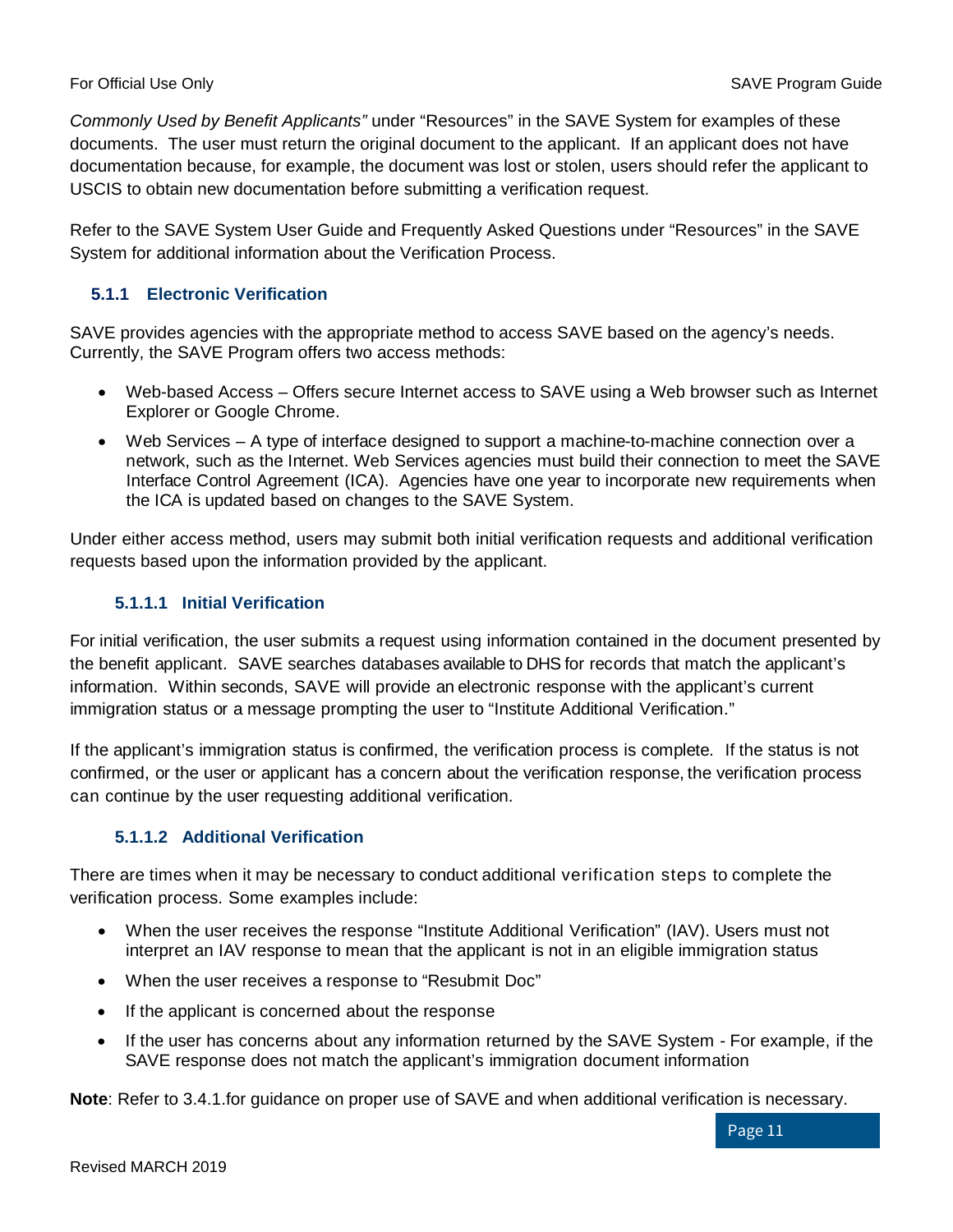SAVE has two additional verification levels, which are referred to as second and third level verification.

Second level verification offers the user agency the option to submit additional information. The user may submit:

- User Case Number the number the agency uses to track the verification case
- The applicant's maiden name or alias
- Another number identifier I-94 Number or Passport Number and Country of Issuance
- Special Comments the user may send comments regarding the case to the status verifier
- A copy of the front and back of the applicant's document, with or without providing additional information for verification using Scan and Upload. This could avoid the possibility of having to go to third level verification

Once the user submits the additional information (or submits the request without any additional information) for second level verification, a status verifier searches the appropriate databases for the applicant's records. Within 3 to 5 federal working days, SAVE will respond with the applicant's status or a request to "Resubmit Doc." If the applicant's immigration status is confirmed, the verification process is complete and the case is closed.

However, if the response from SAVE is "other" and the user has concerns about any information provided by SAVE on the second level response, the user may request third level verification or contact SAVE at 877-469-2563. Under any other circumstances when an agency has concerns about a SAVE second level response, the agency may contact SAVE at that telephone number.

If the documents were not submitted by Scan and Upload at the second level, third level verification may be required to complete the request. If the user receives a response to "Resubmit Doc", they must attach a copy of the front and back of the applicant's document with or without providing additional information and submit the verification request by Scan and Upload.

Under extraordinary circumstances as determined by SAVE, a user agency may be allowed to submit the third level request for verification by printing and mailing the Form G-845 to the agency's designated Status Verification Operations (SVO) Office address along with photocopies of the front and back of the applicant's immigration document(s). If a G-845 is not submitted without prior approval by the SAVE Program, it will be rejected.

When the documents are sent by routine Scan and Upload, the response will occur within three to five business days. If the G-845 and copies of the document(s) are mailed because of extraordinary circumstances and pre-approval from SAVE, the response will be mailed within 10 to 20 Federal working days from the date of receipt of the Form G-845 and the attached immigration document(s).

If the applicant's immigration status is confirmed, the verification process is complete. If the status is not confirmed, SAVE will provide additional information or guidance concerning how to proceed. Examples of such responses and instructions include "Unable to Verify, Advise Applicant to visit local USCIS office to inquire" or "Unable to Verify, Advise Applicant to visit local CBP office to inquire about incorrect data on I-94."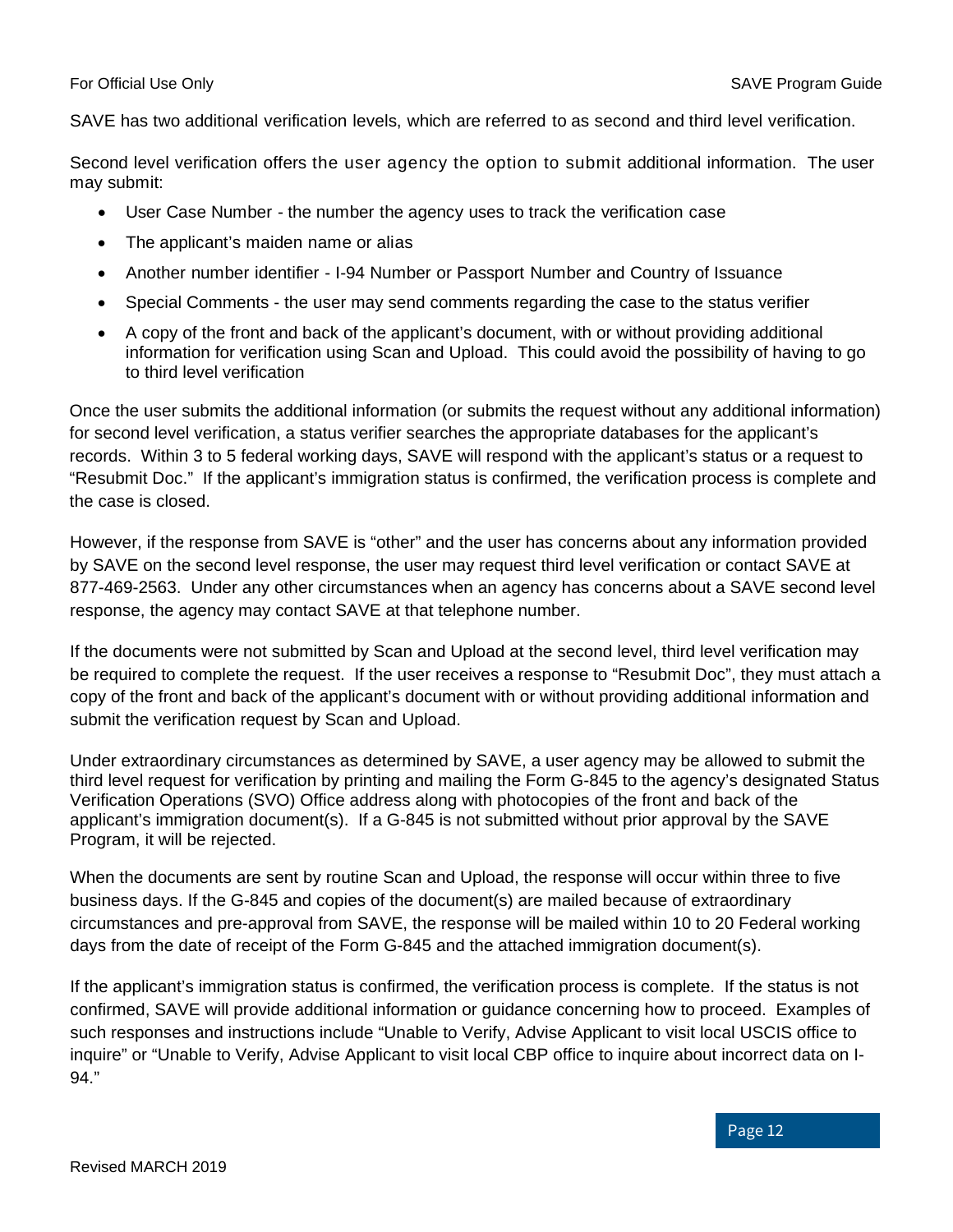Additionally, if the user has concerns about any information provided by SAVE on a third level response, the user may contact SAVE Customer Service at 877-469-2563.

#### <span id="page-15-0"></span>**5.1.2 Paper-based Verification**

SAVE provides a paper-based verification method that may only be appropriate for agencies in extraordinary situations as determined by the SAVE Program. Submissions of paper-based G-845 verification requests without prior approval by SAVE will be rejected. When approved, user agencies may submit a request to verify an applicant's immigration status by mailing a USCIS Form G-845, Document Verification Request, with photocopies of the front and back of the applicant's immigration document(s) to a designated SVO Office. The SVO office has 10 to 20 federal working days from the date of receipt to review the Form G-845 and copies of any related immigration document(s) and mail the Form G-845 to the agency with the applicant's current immigration status or the action necessary to complete the verification process.

If the applicant's immigration status is confirmed, the verification process is complete. If the status is not confirmed, the Form G-845 will provide additional information or guidance concerning how to proceed.

#### <span id="page-15-1"></span>**5.1.3 Verification Response Times**

The design of the verification process allows USCIS to respond quickly to submitting agencies' requests. Initial verifications take a few seconds. Additional second level verifications take three to five federal working days. Depending on the complexity of the case, the third level verification will take approximately three to five federal working days following receipt of the electronically scanned and uploaded document. If the documents were submitted by mail with specific approval by SAVE, the response should be mailed within 10 to 20 working days.

#### <span id="page-15-2"></span>**5.1.4 Special Circumstances**

In certain situations, such as when a user suspects fraud or when an applicant is medically disabled, the verification process may be modified or expedited. The following sections describe how to handle these situations.

#### **5.1.4.1 Lack of or Expired Documentation**

If an applicant is unable to present any immigration documentation as evidence of his or her immigration status or only has an expired document, refer the applicant to the USCIS Contact Center, found at www.uscis.gov to obtain documentation of his or her immigration status. You can also refer the applicant to www.uscis.gov/save so they may download a copy of the "*Records Fast Facts for Benefit Applicants"* fact sheet in order to contact the agency that originally issued the applicant's document.

An expiration date on a Lawful Permanent Resident's Permanent Resident card does not mean the end of an individual's lawful permanent residence status. If an individual has not lost status, SAVE may still be able to verify lawful permanent residence status from an expired card. Additionally, in some instances, USCIS may issue extensions for certain expired documents. In such situations please refer to USCIS and SAVE announcements concerning extended validity of certain expired documents.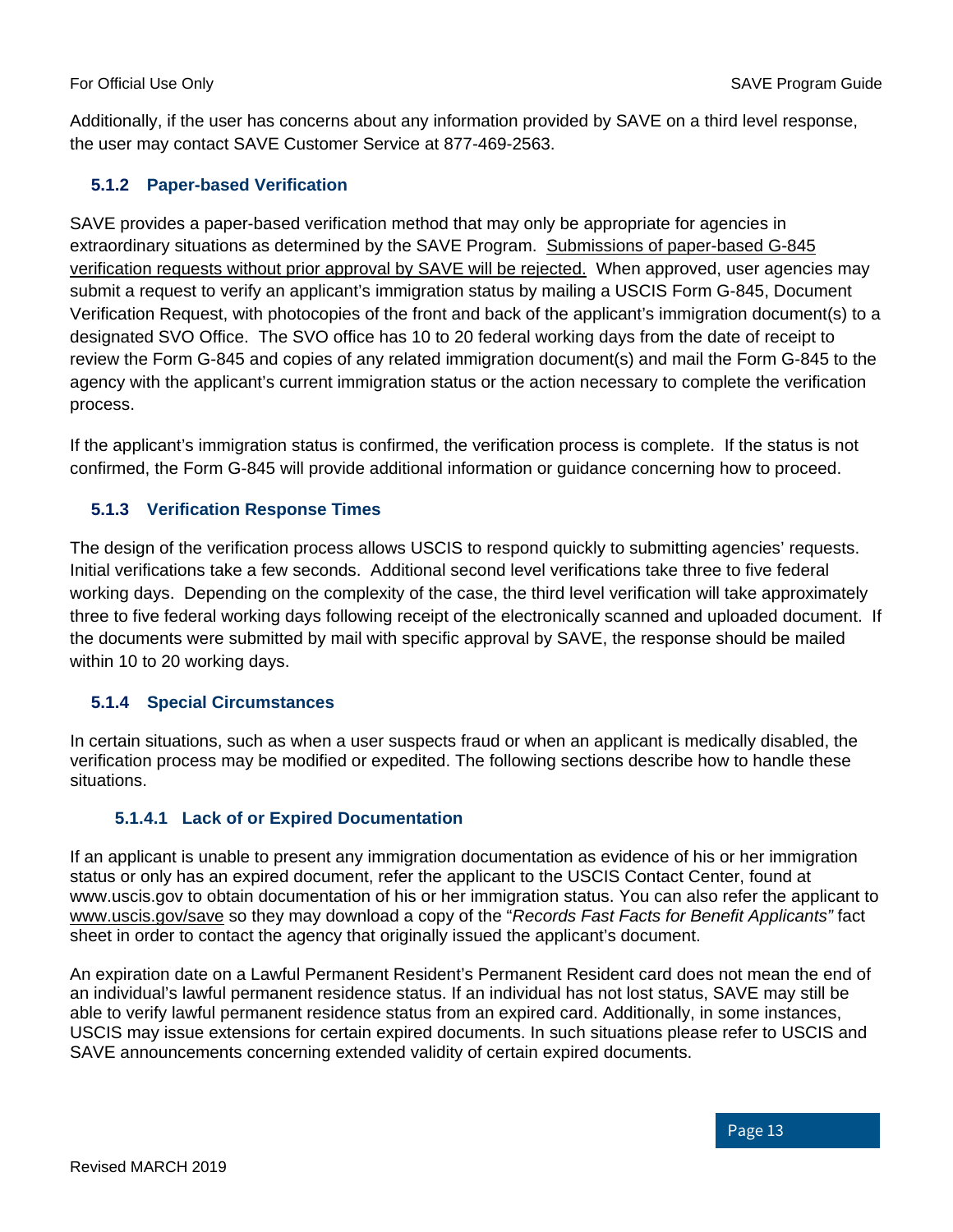#### **5.1.4.2 Exceptional and Expedited Cases**

In exceptional circumstances, SAVE may be able to assist with expediting a verification case. A SAVE user agency is required to show good cause for such a request (for example, that the applicant is hospitalized or disabled and cannot obtain an immigration document). In these cases, the agency should contact Status Verification Operations (SVO) at 877-469-2563 and discuss the case before submitting it. SVO will consider the request and advise whether it is appropriate to submit as an "exceptional" case for additional assistance or expedited processing. If so, SVO will provide further instructions for submitting the case. If the applicant can only provide an identification document, rather than an immigration document, or no document at all, SVO will research the case but cannot guarantee that immigration status will be found and provided, as the applicant did not provide the required immigration identifiers.

#### **5.1.4.3 Counterfeit or Altered Documents**

A document that appears to be counterfeit or altered (e.g., it shows characteristics such as photograph substitution or ink discoloration) can be used for an initial verification with a request for additional verification and comments that the user suspects the document to be fraudulent and will submit the document to SAVE for verification.

#### <span id="page-16-0"></span>**6. SUPPORT**

SAVE is committed to providing outstanding customer service. To that end, SAVE offers the following training options and customer support.

#### <span id="page-16-1"></span>**6.1 Training Options**

SAVE provides users with several training opportunities including webinars and customized training to meet an agency's specific needs. All trainings are available upon request. To make arrangements for training:

- Visit the [SAVE Website Resources](https://www.uscis.gov/save/resources) or
- Contact us at: (877) 469-2563; or
- E-mail us at: [SAVE.help@uscis.dhs.gov.](mailto:SAVE.help@uscis.dhs.gov) Include "TRAINING REQUEST: "*Desired Course Title"* in the subject line. Provide your agency's name, telephone number and e-mail address.

All users are required to take the SAVE Tutorial which is available when a user logs on to SAVE. On an as-needed basis, SAVE will tailor training to your agency's specific needs. Training courses (including the Tutorial) are subject to change, so user agencies should monitor SAVE notifications for tutorial updates.

#### <span id="page-16-2"></span>**6.2 Resources**

In addition to the above training options, SAVE provides various resources and reference materials to assist you with using the system. The following resources, among others, are available by selecting "Resources" on SAVE's Homepage:

• **Glossary of Terms** – Defines all terms and concepts used throughout the online system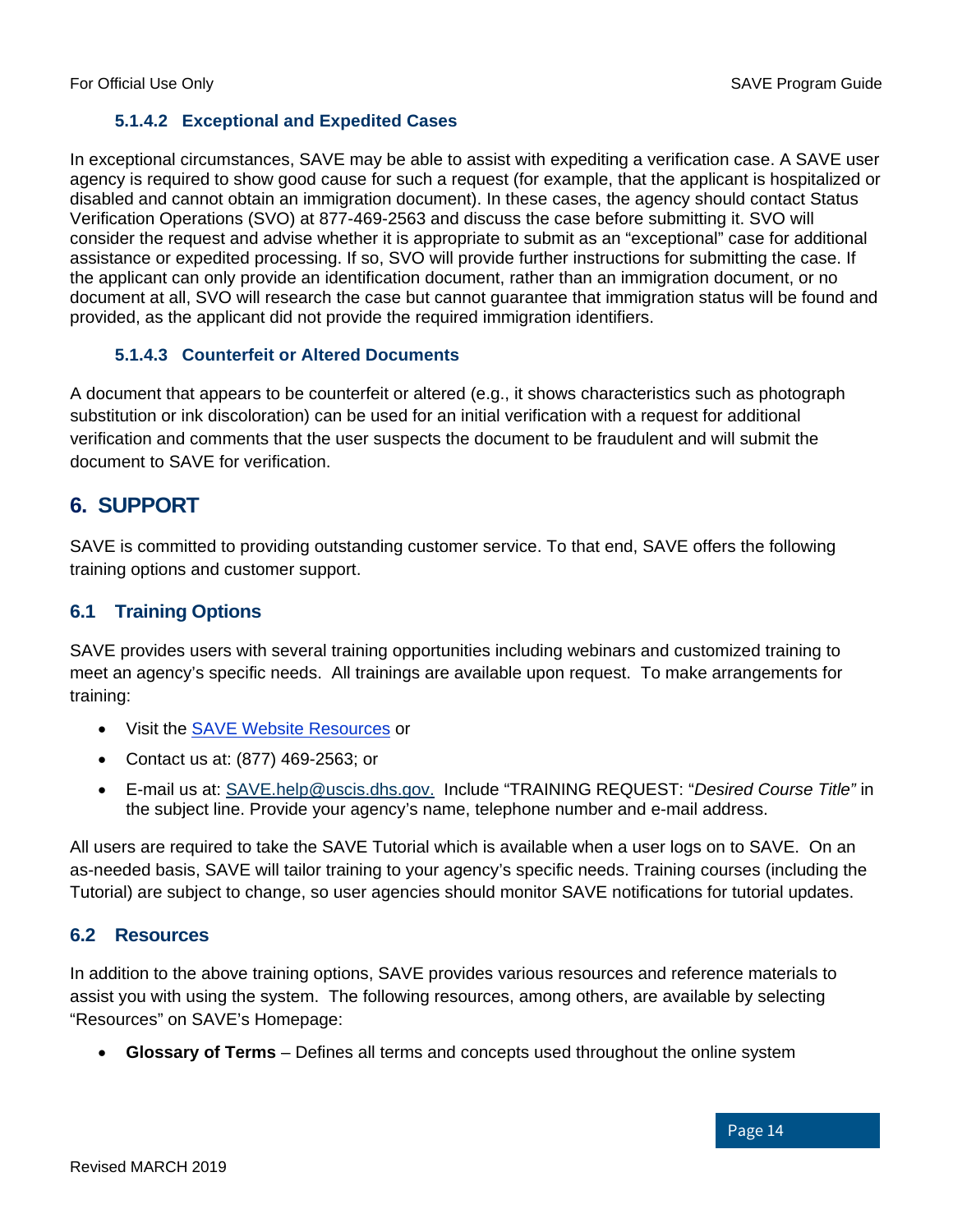- **Class of Admission (COA) Code Table** Provides a listing of COA codes and a description of the immigration status associate with each code
- **User Reference Guide** Provides detailed instructions on proper use of the SAVE System
- **Self-Assessment Guide** Offers a tool for agencies to perform internal monitoring and compliance assessments to support proper use of SAVE and improve the overall integrity of their SAVE verifications. It identifies general SAVE requirements that must be followed by agencies
- **A Guide on Immigration Documents Commonly Used by Benefit Applicants** Provides assistance in identifying the immigration documents commonly used by benefit applicants
- **Guide to Understanding SAVE Verification Responses -** Provides general guidance for interpreting SAVE responses.
- **Fact Sheet: Information for SAVE Users: How to Verify Citizens of Palau, the Federated States of Micronesia and the Republic of the Marshall Islands** – Provides guidance on how best to verify these individuals in SAVE.
- **Fact Sheet Information for SAVE Users Evidence of Immigration Status for Temporary Protected Status Beneficiaries** - Provides guidance on how to identify automatically extended Form I-766, Employment Authorization documents issued to individuals with Temporary Protected Status when verifying immigration status with SAVE.

#### <span id="page-17-0"></span>**6.3 Contact Information**

SAVE is always available to assist you with any additional questions. Please direct your inquiries to the appropriate contact sources listed below:

#### **Program Assistance**

- Program-wide inquiries
- Program policies and procedures
- Registration questions/concerns

**Phone:** (877) 469-2563 from 7:00 am to 5:00 pm Central Time, Monday through Friday

**Email:** [SAVE.help@uscis.dhs.gov](mailto:SAVE.help@uscis.dhs.gov) – Please include the name of your agency

#### **Technical Support**

- Technical problems or questions regarding the SAVE system
- Inability to gain access
- System failures
- Unusually slow response times

**Phone**: (800) 741-5023 available 24 hours a day, 7 days a week

#### **Case Status Support**

• Status of electronic verification requests pending over 10 Federal working days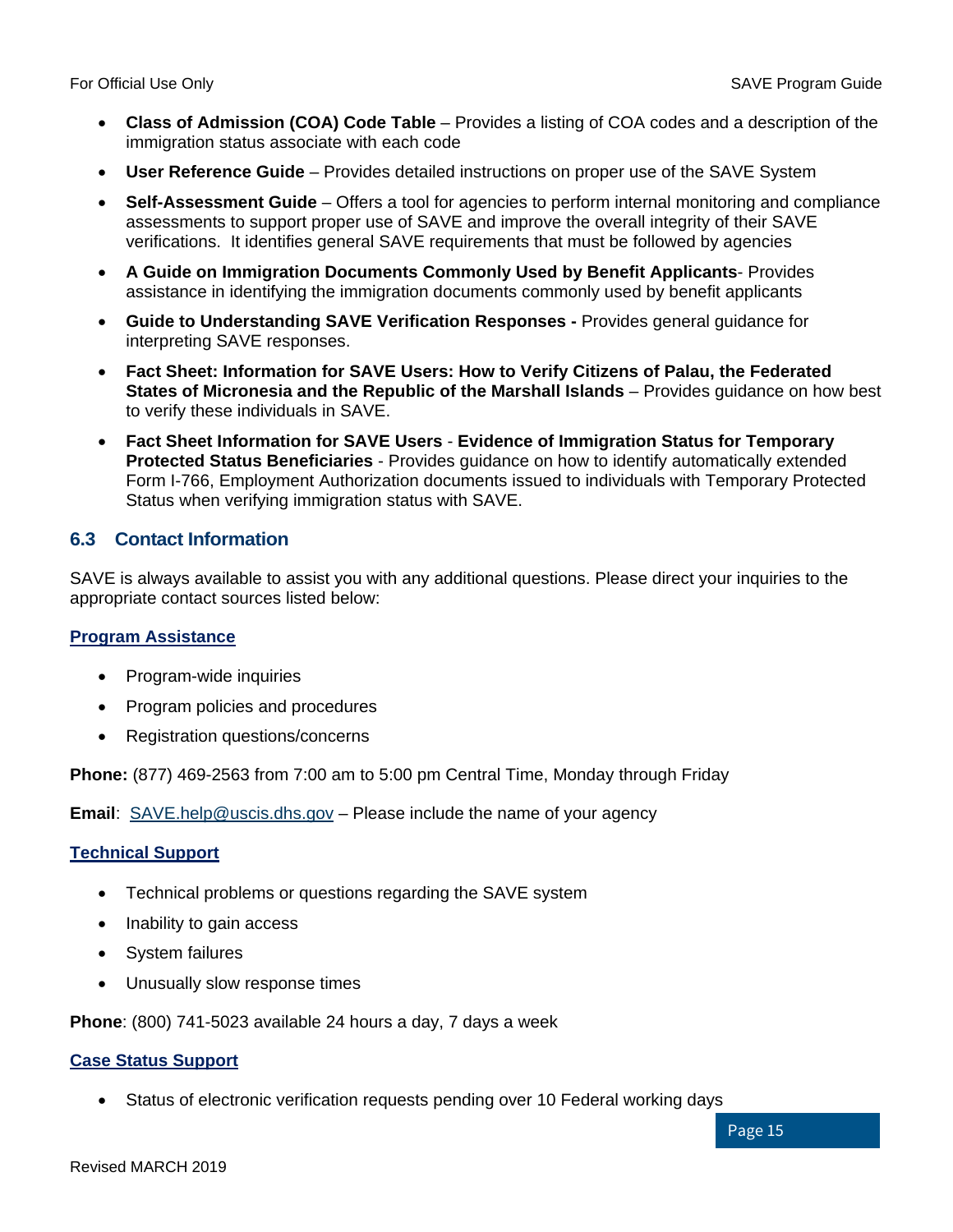- Form G-845 requests pending over 20 Federal working days
- DHS Case in Continuance pending over 20 Federal working days
- Congressional inquiry cases
- Any concerns about a SAVE second or third level response

**Phone:** (877) 469-2563 7:00 am to 5:00 pm Central Time, Monday through Friday *(Agency Use Only)*. Please have the case verification number available when making your inquiry.

#### [SAVE Website](https://www.uscis.gov/save)

• SAVE Program information, including governing laws, transaction charges, the verification process, registration process, SAVE Resources and SAVE CaseCheck

#### [USCIS Website](https://www.uscis.gov/)

- USCIS policies and resources
- Immigration and naturalization information

#### <span id="page-18-0"></span>**7. APPENDIX A: ACRONYMS AND ABBREVIATIONS**

| <b>Term</b>              | <b>Definition</b>                                                                 |
|--------------------------|-----------------------------------------------------------------------------------|
| <b>ACA</b>               | Anticipated Collections Addendum                                                  |
| <b>Benefit Applicant</b> | An applicant (whether a noncitizen or U.S. citizen) applying for a public benefit |
| <b>CMA</b>               | <b>Computer Matching Agreement</b>                                                |
| <b>COA</b>               | <b>Class of Admission</b>                                                         |
| <b>DHS</b>               | Department of Homeland Security                                                   |
| <b>ICE</b>               | Immigration and Customs Enforcement                                               |
| <b>IIRIRA</b>            | Illegal Immigration Reform and Immigrant Responsibility Act                       |
| <b>INS</b>               | Immigration and Naturalization Service                                            |
| <b>IRCA</b>              | Immigration Reform and Control Act                                                |
| M&C                      | Monitoring and Compliance                                                         |
| <b>MOA</b>               | Memorandum of Agreement                                                           |
| <b>PRWORA</b>            | Personal Responsibility and Work Opportunity Reconciliation Act                   |
| <b>SAVE</b>              | Systematic Alien Verification for Entitlements Program                            |
| <b>SVO</b>               | <b>Status Verification Operations (DHS-USCIS)</b>                                 |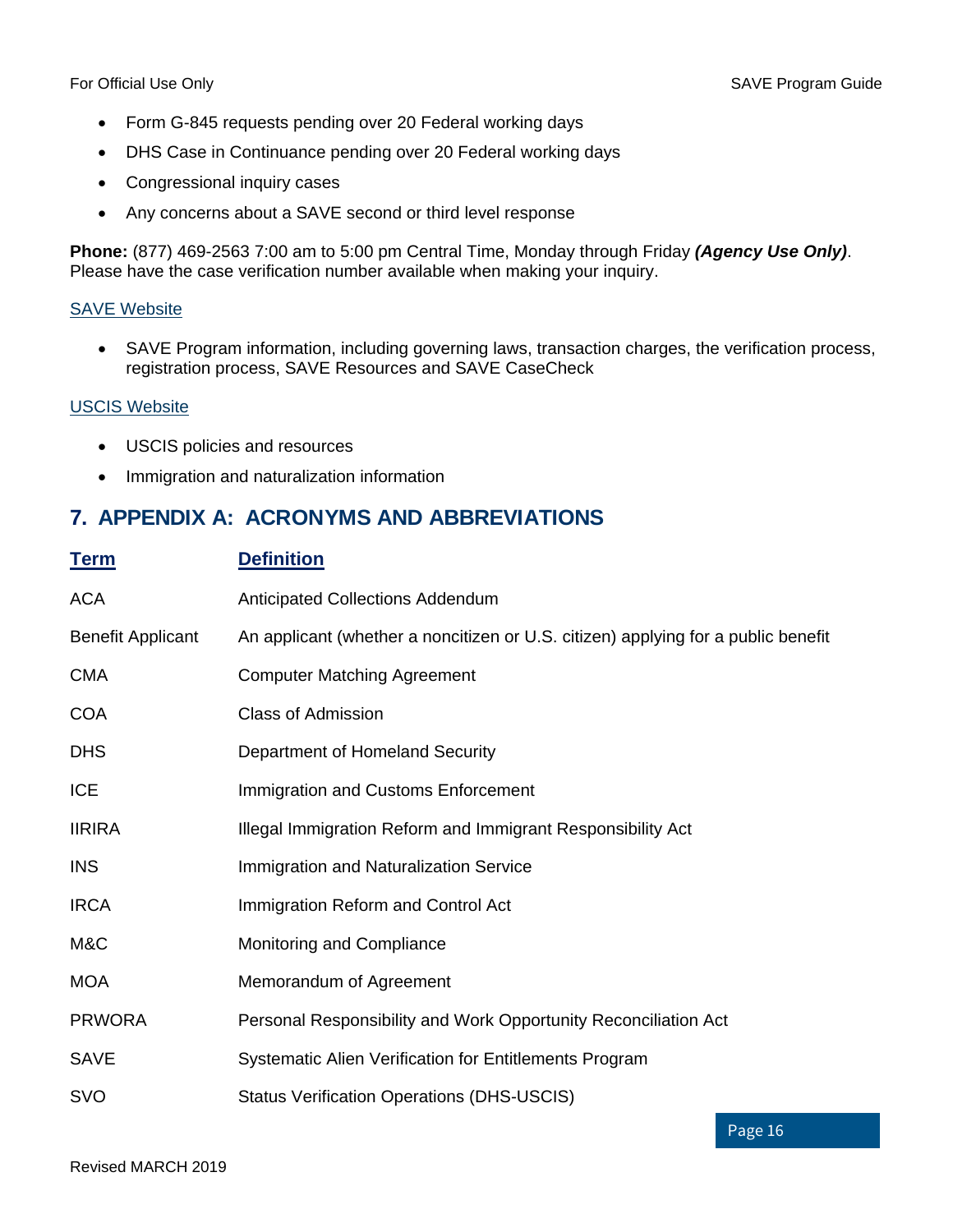USCIS United States Citizenship and Immigration Services

User Agency An agency that maintains access to SAVE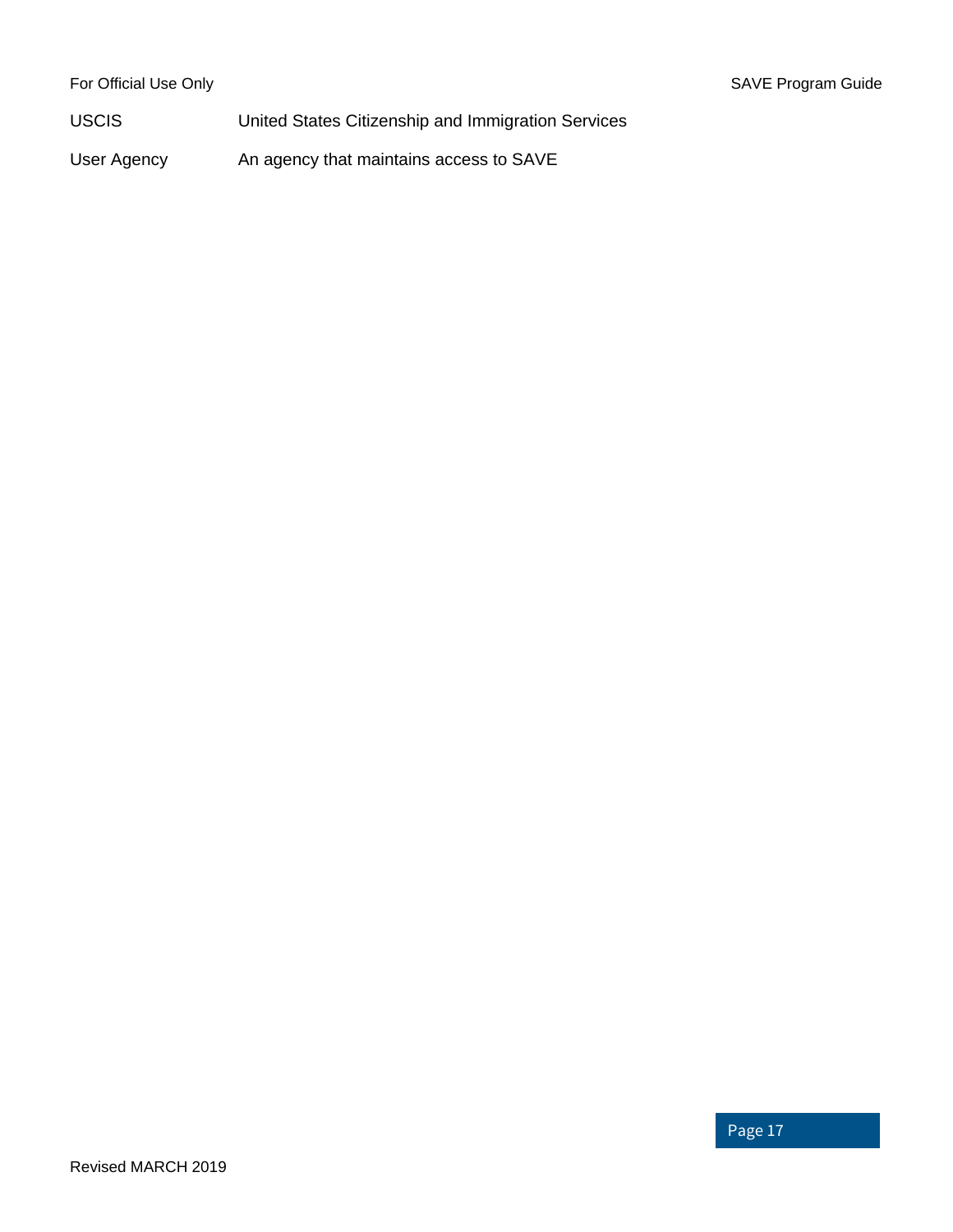### <span id="page-20-0"></span>**8. APPENDIX B: FACT SHEETS**

General Records Content





#### **Fast Facts for Benefit Applicants Where to Go for Help to Correct, Obtain, Renew or Replace a Record**

#### What is SAVE?

The Systematic Alien Verification for Entitlements (SAVE) Program provides a fast, secure and efficient verification service that federal, state and local benefit-granting and licensing agencies use to verify your status as a nonimmigrant, immigrant or naturalized/derived citizen when you apply for a license or government benefit. The Department of Homeland Security (DHS) U.S. Citizenship and Immigration Service (USCIS) administers SAVE. To learn more about SAVE, visit the SAVE website at: [www.uscis.gov/save.](https://www.uscis.gov/save)

#### What does SAVE need in order to verify your immigration status?

To verify your status, the benefit-granting/licensing agency must provide SAVE with your current biographic information (first name, last name and date of birth) *and* a numeric identifier (such as; Alien Number, Form I-94, Arrival/Departure Record Number, Student and Exchange Visitor Information System (SEVIS) ID number or Unexpired Foreign Passport Number).

#### What happens if SAVE cannot verify your status?

If SAVE cannot verify your current immigration status, you may correct or update your immigration record with the Department of Homeland Security (DHS). **SAVE cannot correct, renew or replace records**. **You must contact the DHS agency that issued your record.**

#### WHERE TO GO FOR HELP TO CORRECT, OBTAIN, RENEW OR REPLACE A RECORD

U.S. Citizenship & Immigration Services (USCIS) U.S. Customs and Border Protection (CBP)

For instructions and forms on how to obtain, correct, renew or replace a:

- **Certificate of Citizenship or Certificate of Naturalization** visit: [www.uscis.gov/N-565](https://www.uscis.gov/n-565) or [www.uscis.gov/n-600](https://www.uscis.gov/n-600)
- **Form I-551, Permanent Resident Card** visit: [www.uscis.gov/I-90](https://www.uscis.gov/i-90)
- **Form I-766, Employment Authorization Card** visit: [www.uscis.gov/I-765](https://www.uscis.gov/i-765)
- **Form I-94 issued by USCIS** visit: [www.uscis.gov/I-102](https://www.uscis.gov/i-102)

#### **For questions and assistance:**

- Call the USCIS Call Center at: **1 (800) 375-5283**
- $\triangledown$  For information about scheduling an appointment to talk to a USCIS officer in person at a local USCIS office using INFOPASS visit:

<https://my.uscis.gov/appointment>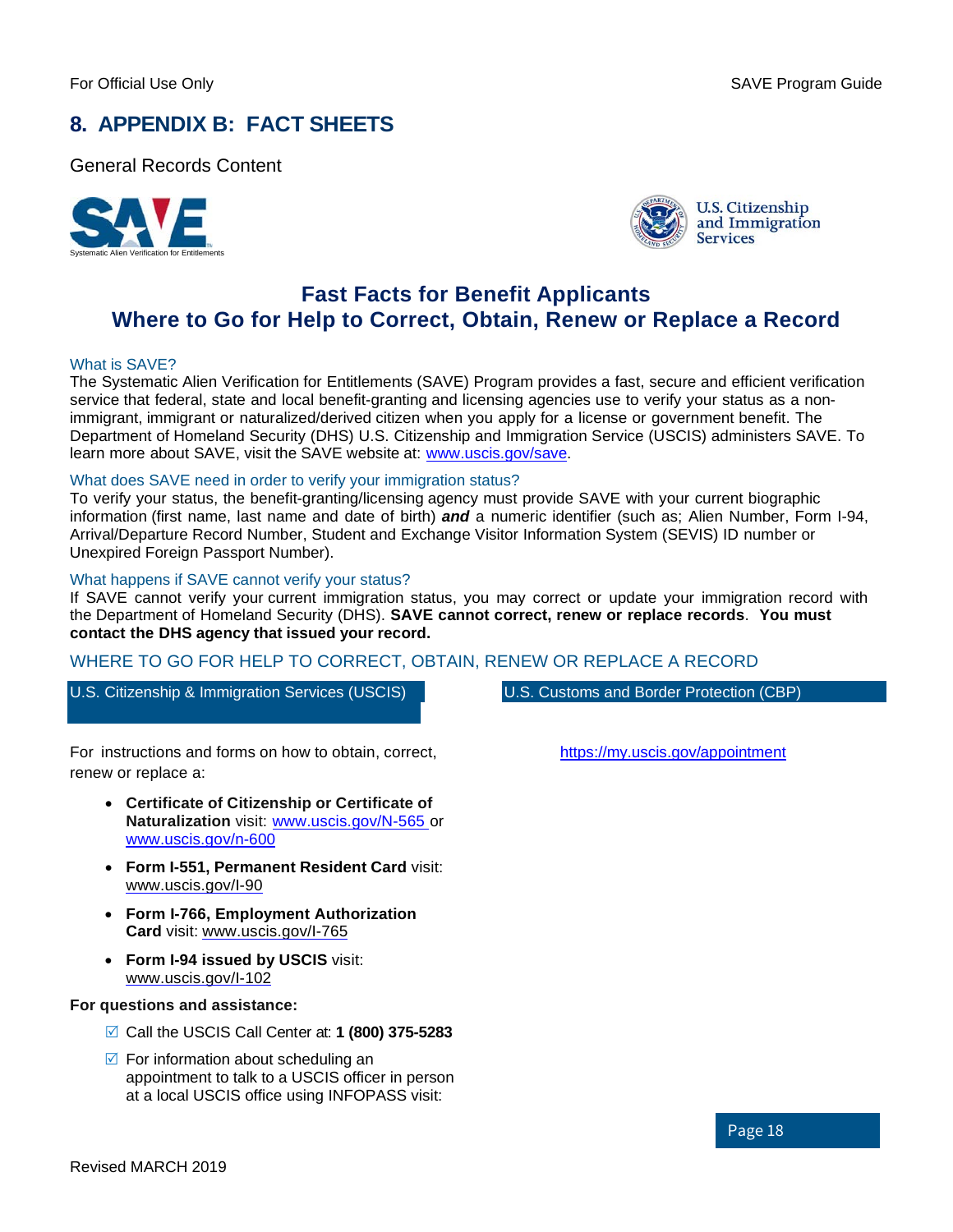Contact CBP if you need to replace or correct your Form I-94, Arrival-Departure Record.

- **☑ CBP will correct the Form I-94 records that** originated at CBP's Deferred Inspection Sites (DIS). Visit the CBP website at: [https://www.cbp.gov/document/guidance/](https://www.cbp.gov/document/guidance/deferred-inspection-sites) [deferred](https://www.cbp.gov/document/guidance/deferred-inspection-sites)[inspection-sites](https://www.cbp.gov/document/guidance/deferred-inspection-sites) for a list of all DIS's
- $\boxtimes$  Or visit the CBP INFO Center at [https://help.cbp.gov.](https://help.cbp.gov/) The INFO Center staff is

dedicated to responding to Form I-94 issues

#### Student and Exchange Visitor Program (SEVP)

If you are a student or exchange visitor and need to correct your record:

 $\boxtimes$  Contact your designated school official (DSO) or responsible officer (RO). If that person cannot help you, contact the SEVP Response Center (SRC) at: **1 (703) 603-3400** or at [SEVP@dhs.gov](mailto:SEVP@dhs.gov)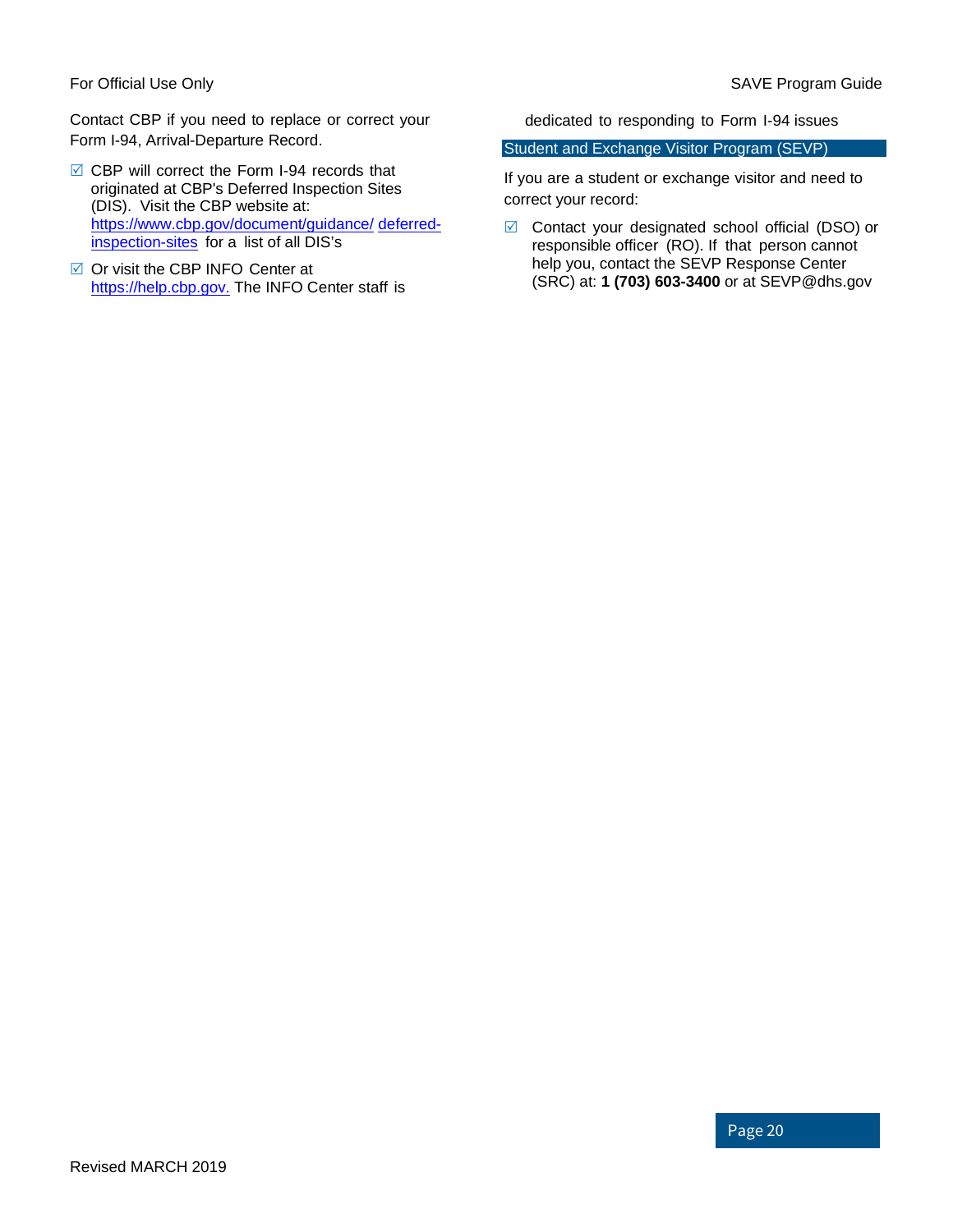**U.S. Department of Homeland Security**  *U.S. Citizenship and Immigration Services Verification Division Washington, DC 20024*



## Fact Sheet

#### **Information for Registrants: Verification of Citizenship Status and How to Obtain Your Document or Correct Your Record with USCIS**

Many federal, state and local agencies verify the immigration or citizenship status of benefit applicants to ensure that only qualified aliens or naturalized and derived citizens receive benefits. These agencies verify immigration or citizenship status by using the Systematic Alien Verification for Entitlements (SAVE) Program of the U.S. Department of Homeland Security, U.S. Citizenship and Immigration Services (USCIS).

The voter registration agency in your state has submitted information to the SAVE Program for verification of your citizenship. Because the USCIS cannot confirm your citizenship status based upon information provided by the agency, you must be given an opportunity by the voter registration agency to provide the correct documentation or correct your records with USCIS and/or appeal the denial of your voter registration. Please note that there are a number of reasons why USCIS may not be able to verify your citizenship, e.g., USCIS cannot confirm your naturalization record because the record is still in process. The inability of the SAVE Program to verify your citizenship does not necessarily mean that you are not a citizen of the United States and are ineligible to vote.

If you need a replacement of your Naturalization Certificate or Certificate of Citizenship or believe that the USCIS response to the voter registration agency did not provide accurate information about your citizenship status and you need to make corrections to your citizenship record, please contact USCIS by using one of the following methods**:**

- 1. **File a Form N-565 to obtain a replacement of your Naturalization Certificate or Certificate of Citizenship.** The Form N-565 and instructions for filing can be found on the USCIS Website at: [Form N-565](http://www.uscis.gov/files/form/n-565.pdf) and Form N-565 Instructions
- 2. **Schedule an appointment for an in-person interview at a local USCIS office to correct your record.** You may schedule an appointment at a local USCIS office on the USCIS website, [USCIS Infopass](http://infopass.uscis.gov/) or by calling the National Customer Service Center, **1-800-375- 5283**. Scheduling an appointment is the fastest way to correct your records. We recommend that you bring to your appointment this Fact Sheet, documentation evidencing your